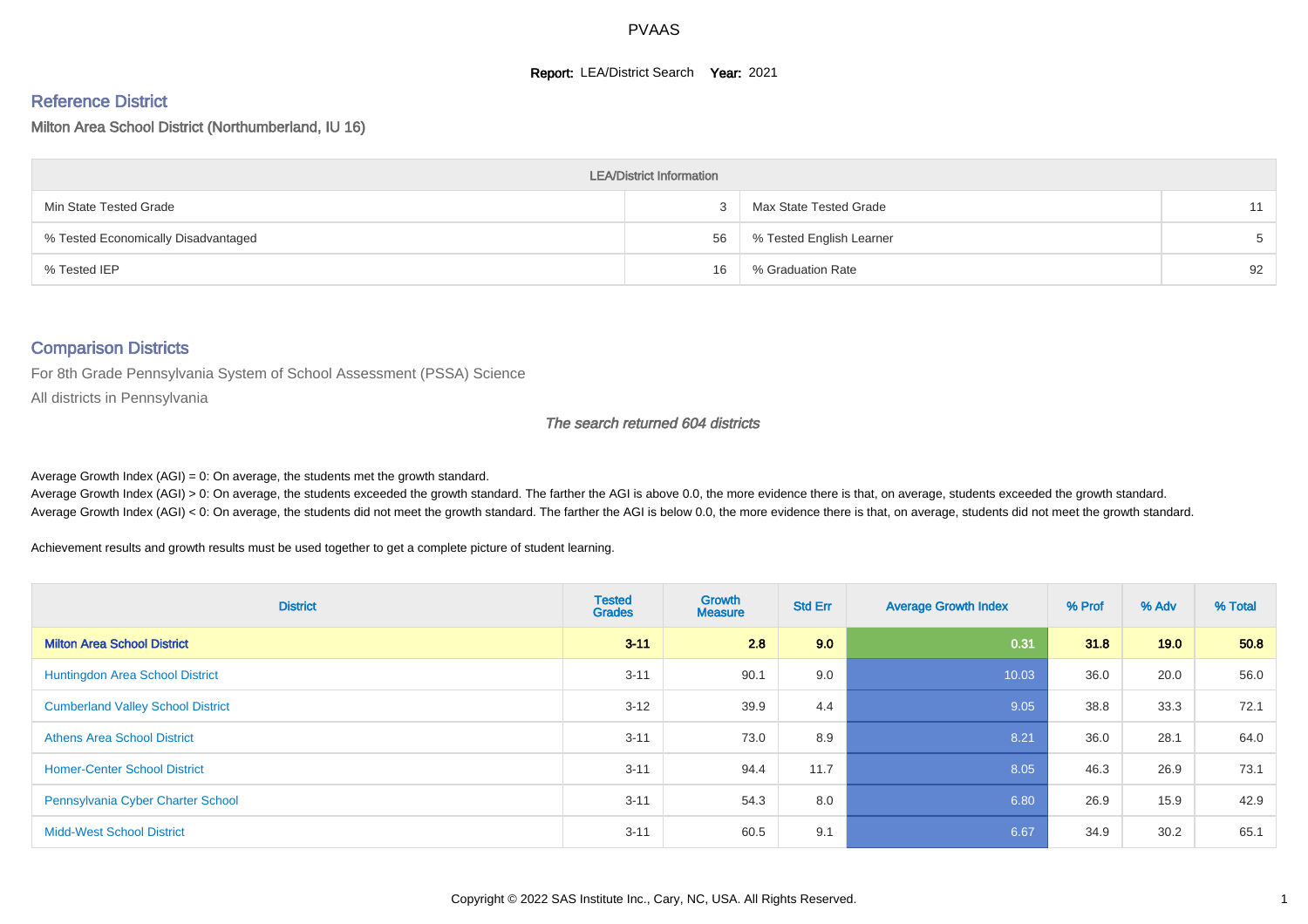| <b>District</b>                               | <b>Tested</b><br><b>Grades</b> | Growth<br>Measure | <b>Std Err</b> | <b>Average Growth Index</b> | % Prof | % Adv | % Total |
|-----------------------------------------------|--------------------------------|-------------------|----------------|-----------------------------|--------|-------|---------|
| <b>Milton Area School District</b>            | $3 - 11$                       | 2.8               | 9.0            | 0.31                        | 31.8   | 19.0  | 50.8    |
| Pennsylvania Virtual Charter School           | $3 - 11$                       | 73.0              | 11.0           | 6.66                        | 35.2   | 26.1  | 61.4    |
| <b>Central York School District</b>           | $3 - 12$                       | 36.6              | 5.9            | 6.25                        | 37.4   | 13.8  | 51.2    |
| <b>Tredyffrin-Easttown School District</b>    | $3 - 10$                       | 53.9              | 8.7            | 6.17                        | 29.2   | 61.2  | 90.5    |
| <b>Conestoga Valley School District</b>       | $3 - 11$                       | 44.3              | 7.2            | 6.14                        | 29.4   | 31.3  | 60.8    |
| New Hope-Solebury School District             | $3 - 11$                       | 58.8              | $9.8\,$        | 6.00                        | 38.5   | 44.0  | 82.6    |
| <b>Shikellamy School District</b>             | $3 - 10$                       | 44.5              | 7.5            | 5.92                        | 25.5   | 28.6  | 54.2    |
| <b>Methacton School District</b>              | $3 - 11$                       | 36.1              | 6.1            | 5.91                        | 28.2   | 40.2  | 68.4    |
| Northeastern York School District             | $3 - 11$                       | 38.9              | 6.7            | 5.80                        | 30.6   | 36.3  | 66.9    |
| <b>Tuscarora School District</b>              | $3 - 11$                       | 42.4              | 7.4            | 5.70                        | 37.5   | 19.8  | 57.3    |
| <b>Littlestown Area School District</b>       | $3 - 11$                       | 52.6              | 9.3            | 5.65                        | 38.8   | 28.1  | 66.9    |
| <b>Agora Cyber Charter School</b>             | $3 - 11$                       | 49.7              | $8.8\,$        | 5.62                        | 35.3   | 9.3   | 44.7    |
| <b>Warwick School District</b>                | $3 - 11$                       | 33.8              | $6.0\,$        | 5.59                        | 38.7   | 24.2  | 62.9    |
| <b>Avon Grove Charter School</b>              | $3 - 11$                       | 53.1              | 9.7            | 5.47                        | 28.4   | 27.4  | 55.9    |
| <b>Lower Merion School District</b>           | $3 - 11$                       | 25.9              | 4.8            | 5.43                        | 35.9   | 46.4  | 82.3    |
| <b>Hempfield School District</b>              | $3 - 11$                       | $30.0\,$          | $5.7\,$        | 5.27                        | 32.0   | 35.4  | 67.4    |
| <b>Wallingford-Swarthmore School District</b> | $3 - 10$                       | 36.8              | 7.3            | 5.06                        | 31.4   | 42.6  | 74.0    |
| <b>Spring-Ford Area School District</b>       | $3 - 11$                       | 25.1              | $5.0\,$        | 5.02                        | 43.0   | 32.9  | 75.9    |
| <b>Fairview School District</b>               | $3 - 11$                       | 43.6              | 8.9            | 4.91                        | 37.5   | 39.0  | 76.5    |
| <b>Quaker Valley School District</b>          | $3 - 11$                       | 43.9              | 8.9            | 4.91                        | 37.9   | 37.1  | 75.0    |
| <b>Penncrest School District</b>              | $3 - 11$                       | 36.3              | 7.4            | 4.90                        | 33.3   | 21.2  | 54.6    |
| <b>Conemaugh Valley School District</b>       | $3 - 12$                       | 61.4              | 12.7           | 4.83                        | 36.5   | 25.0  | 61.5    |
| <b>North Schuylkill School District</b>       | $3 - 11$                       | 38.9              | 8.6            | 4.55                        | 40.0   | 16.3  | 56.3    |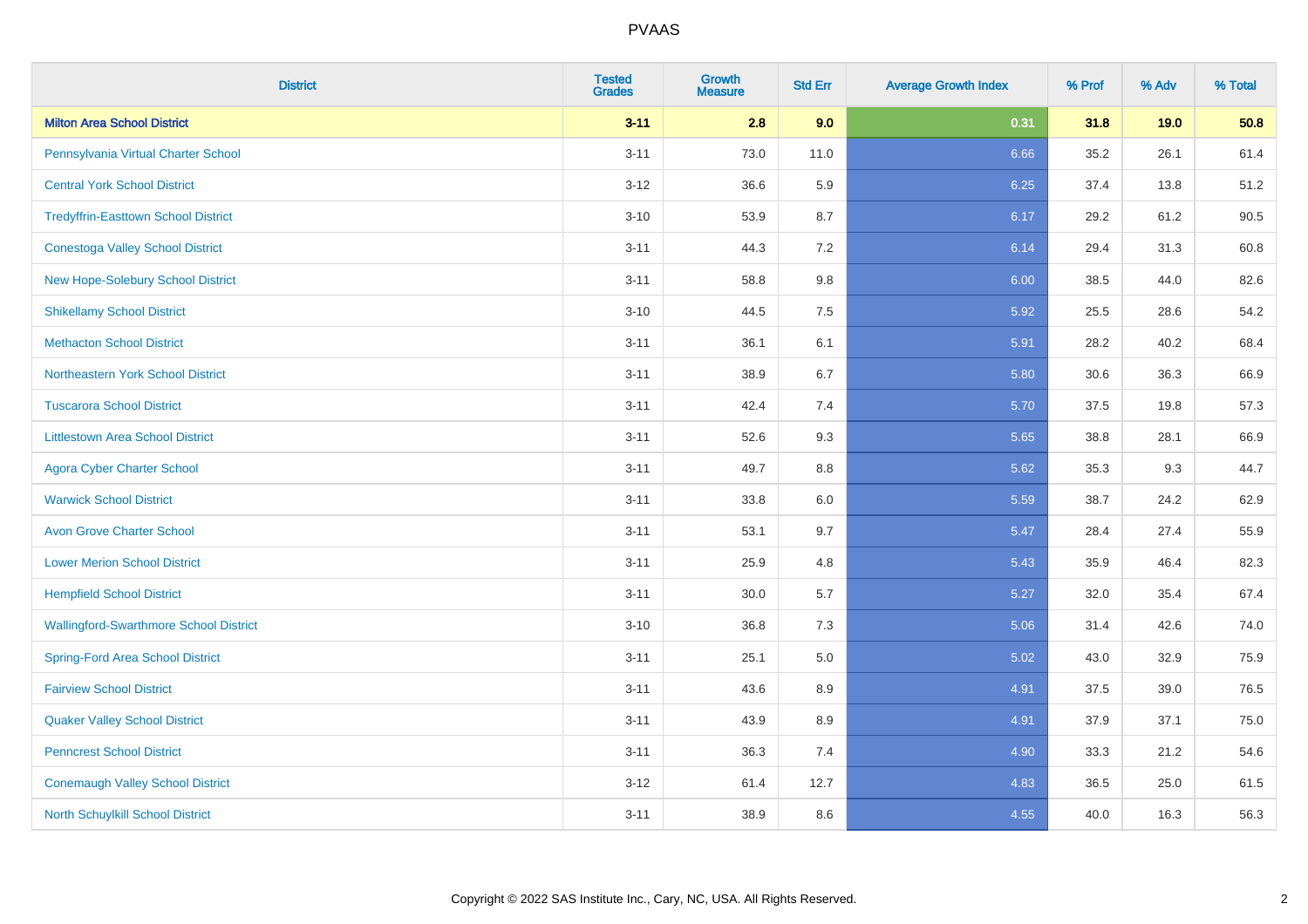| <b>District</b>                                 | <b>Tested</b><br><b>Grades</b> | <b>Growth</b><br><b>Measure</b> | <b>Std Err</b> | <b>Average Growth Index</b> | % Prof | % Adv | % Total |
|-------------------------------------------------|--------------------------------|---------------------------------|----------------|-----------------------------|--------|-------|---------|
| <b>Milton Area School District</b>              | $3 - 11$                       | 2.8                             | 9.0            | 0.31                        | 31.8   | 19.0  | 50.8    |
| <b>Slippery Rock Area School District</b>       | $3 - 11$                       | 39.0                            | 8.8            | 4.44                        | 35.4   | 33.1  | 68.5    |
| <b>Richard Allen Preparatory Charter School</b> | $5-8$                          | 42.1                            | 9.5            | 4.44                        | 7.1    | 3.6   | 10.7    |
| 21st Century Cyber Charter School               | $6 - 12$                       | 38.9                            | 9.1            | 4.26                        | 40.1   | 27.2  | 67.4    |
| Pan American Academy Charter School             | $3-8$                          | 48.3                            | 11.3           | 4.26                        | 14.5   | 2.9   | 17.4    |
| Pennsylvania Leadership Charter School          | $3 - 11$                       | 34.7                            | 8.2            | 4.21                        | 38.4   | 27.4  | 65.8    |
| <b>Avon Grove School District</b>               | $3 - 10$                       | 27.3                            | 6.6            | 4.13                        | 27.8   | 37.3  | 65.0    |
| <b>Great Valley School District</b>             | $3 - 11$                       | 27.3                            | 6.6            | 4.12                        | 37.1   | 38.2  | 75.3    |
| <b>Harrisburg City School District</b>          | $3 - 11$                       | 26.4                            | 6.5            | 4.05                        | 15.8   | 2.8   | 18.6    |
| <b>Sharpsville Area School District</b>         | $3 - 11$                       | 47.7                            | 11.8           | 4.05                        | 39.1   | 26.1  | 65.2    |
| <b>North East School District</b>               | $3 - 11$                       | 34.3                            | 8.8            | 3.92                        | 29.0   | 39.9  | 68.8    |
| Northwestern Lehigh School District             | $3 - 11$                       | 31.9                            | 8.1            | 3.91                        | 36.3   | 32.5  | 68.8    |
| Susquehanna Township School District            | $3 - 12$                       | 28.3                            | 7.5            | 3.76                        | 24.5   | 17.5  | 42.0    |
| Selinsgrove Area School District                | $3 - 12$                       | 27.9                            | 7.5            | 3.72                        | 37.9   | 28.4  | 66.3    |
| North Clarion County School District            | $3 - 12$                       | 51.7                            | 14.0           | 3.68                        | 37.0   | 32.6  | 69.6    |
| <b>Bear Creek Community Charter School</b>      | $3-8$                          | 48.1                            | 13.1           | 3.66                        | 34.7   | 26.5  | 61.2    |
| <b>Greenwood School District</b>                | $3 - 11$                       | 45.8                            | 12.6           | 3.63                        | 37.0   | 35.2  | 72.2    |
| <b>Millcreek Township School District</b>       | $3 - 11$                       | 18.6                            | 5.1            | 3.62                        | 34.9   | 23.3  | 58.2    |
| <b>Infinity Charter School</b>                  | $3-8$                          | 62.7                            | 17.7           | 3.55                        | 36.4   | 54.6  | 90.9    |
| <b>Southern Lehigh School District</b>          | $3 - 11$                       | 26.9                            | 7.8            | 3.46                        | 36.5   | 39.8  | 76.2    |
| East Pennsboro Area School District             | $3 - 11$                       | 27.3                            | $8.0\,$        | 3.43                        | 30.5   | 20.4  | 50.9    |
| <b>Blacklick Valley School District</b>         | $3 - 11$                       | 48.6                            | 14.2           | 3.42                        | 39.5   | 11.6  | 51.2    |
| <b>Line Mountain School District</b>            | $3 - 11$                       | 39.0                            | 11.5           | 3.38                        | 42.2   | 18.3  | 60.6    |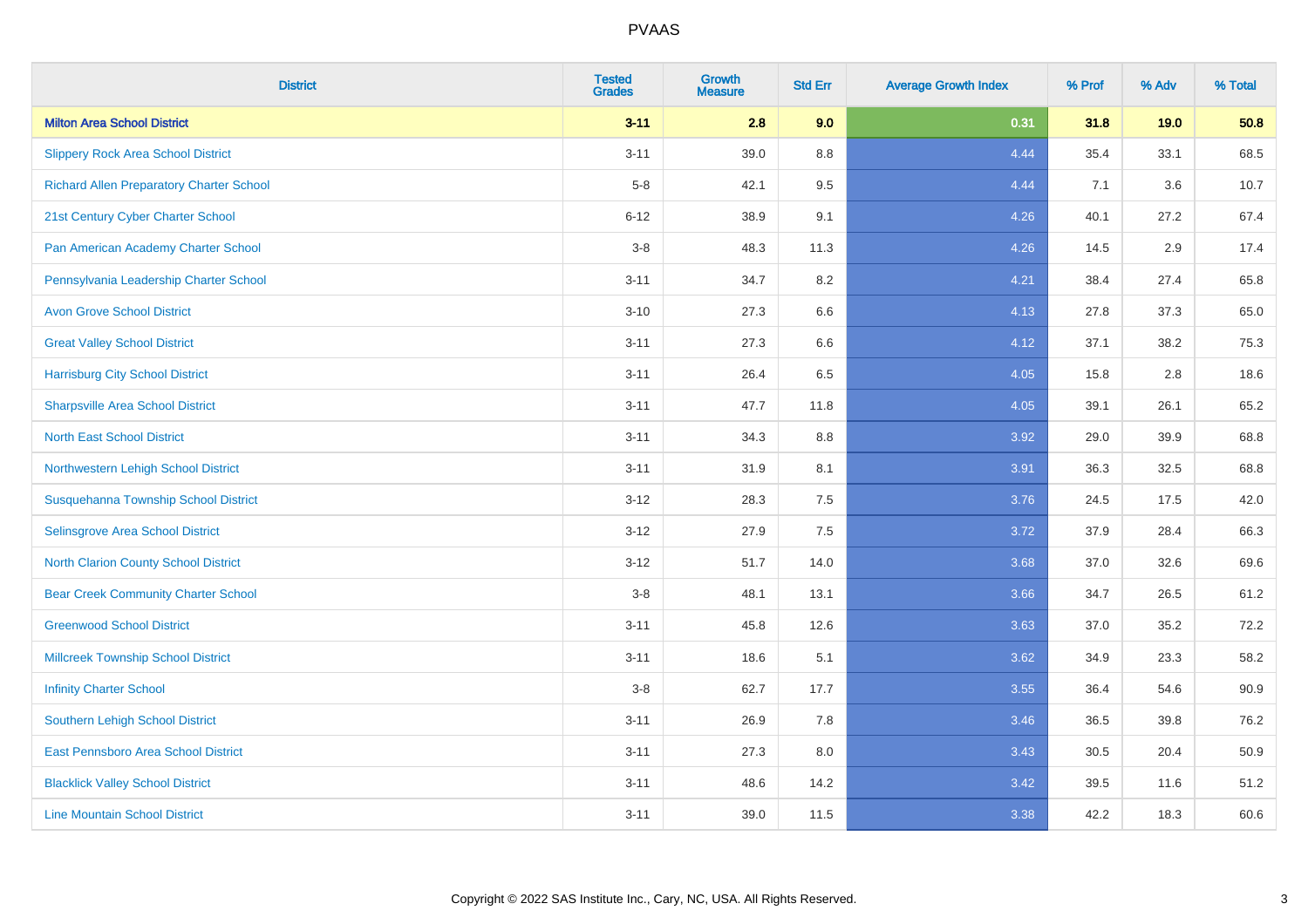| <b>District</b>                             | <b>Tested</b><br><b>Grades</b> | <b>Growth</b><br><b>Measure</b> | <b>Std Err</b> | <b>Average Growth Index</b> | % Prof | % Adv | % Total |
|---------------------------------------------|--------------------------------|---------------------------------|----------------|-----------------------------|--------|-------|---------|
| <b>Milton Area School District</b>          | $3 - 11$                       | 2.8                             | 9.0            | 0.31                        | 31.8   | 19.0  | 50.8    |
| <b>West Perry School District</b>           | $3 - 11$                       | 26.9                            | 8.0            | 3.37                        | 38.4   | 21.3  | 59.8    |
| Allegheny-Clarion Valley School District    | $3 - 10$                       | 48.2                            | 14.5           | 3.33                        | 33.3   | 13.9  | 47.2    |
| <b>Penn Manor School District</b>           | $3 - 11$                       | 21.4                            | 6.5            | 3.31                        | 30.0   | 28.1  | 58.0    |
| <b>Provident Charter School</b>             | $3-8$                          | 51.8                            | 15.7           | 3.31                        | 20.0   | 6.7   | 26.7    |
| <b>Peters Township School District</b>      | $3 - 11$                       | 21.3                            | 6.5            | 3.27                        | 42.9   | 37.1  | 80.0    |
| <b>Tyrone Area School District</b>          | $3 - 12$                       | 30.3                            | 9.4            | 3.24                        | 30.7   | 17.5  | 48.2    |
| <b>Bermudian Springs School District</b>    | $3 - 11$                       | 29.6                            | 9.3            | 3.17                        | 40.9   | 16.5  | 57.4    |
| <b>Smethport Area School District</b>       | $3 - 12$                       | 38.5                            | 12.3           | 3.13                        | 42.2   | 12.5  | 54.7    |
| <b>Warren County School District</b>        | $3 - 11$                       | 20.3                            | 6.5            | 3.11                        | 33.7   | 13.9  | 47.6    |
| <b>Oley Valley School District</b>          | $3 - 11$                       | 32.3                            | 10.4           | 3.09                        | 33.7   | 27.0  | 60.7    |
| <b>Clarion Area School District</b>         | $3 - 11$                       | 40.3                            | 13.1           | 3.08                        | 33.9   | 28.8  | 62.7    |
| <b>Hazleton Area School District</b>        | $3 - 11$                       | 24.8                            | 8.1            | 3.06                        | 20.6   | 9.7   | 30.3    |
| <b>Springfield Township School District</b> | $3 - 11$                       | 26.1                            | 8.5            | 3.06                        | 34.5   | 31.1  | 65.5    |
| <b>Penns Manor Area School District</b>     | $3 - 12$                       | 36.1                            | 12.1           | 2.98                        | 23.3   | 30.0  | 53.3    |
| <b>Apollo-Ridge School District</b>         | $3 - 12$                       | 33.0                            | 11.1           | 2.97                        | 34.7   | 12.0  | 46.7    |
| Perseus House Charter School Of Excellence  | $6 - 11$                       | 34.4                            | 11.8           | 2.93                        | 13.6   | 4.6   | 18.2    |
| <b>Sugar Valley Rural Charter School</b>    | $3 - 11$                       | 43.7                            | 14.9           | 2.92                        | 29.4   | 8.8   | 38.2    |
| <b>Bloomsburg Area School District</b>      | $3 - 10$                       | 29.3                            | 10.0           | 2.92                        | 30.3   | 27.3  | 57.6    |
| <b>Mountain View School District</b>        | $3 - 11$                       | 35.8                            | 12.4           | 2.88                        | 37.3   | 30.5  | 67.8    |
| Esperanza Academy Charter School            | $4 - 11$                       | 21.4                            | 7.4            | 2.88                        | 14.7   | 3.0   | 17.8    |
| Boys Latin Of Philadelphia Charter School   | $6 - 12$                       | 29.6                            | 10.4           | 2.85                        | 18.1   | 3.2   | 21.3    |
| <b>Crawford Central School District</b>     | $3 - 11$                       | 18.6                            | 6.5            | 2.85                        | 30.8   | 18.0  | 48.9    |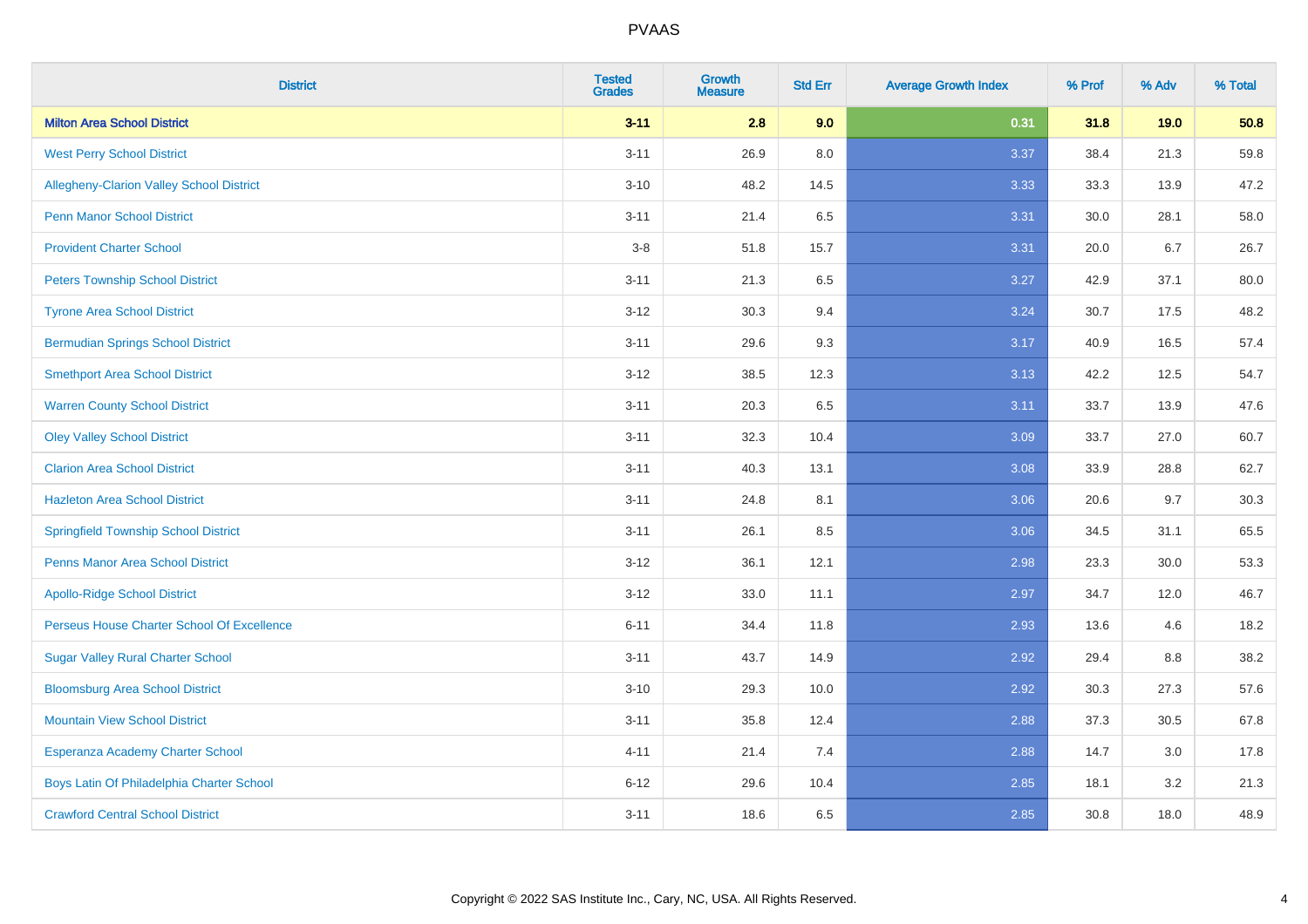| <b>District</b>                                | <b>Tested</b><br><b>Grades</b> | Growth<br>Measure | <b>Std Err</b> | <b>Average Growth Index</b> | % Prof | % Adv | % Total |
|------------------------------------------------|--------------------------------|-------------------|----------------|-----------------------------|--------|-------|---------|
| <b>Milton Area School District</b>             | $3 - 11$                       | 2.8               | 9.0            | 0.31                        | 31.8   | 19.0  | 50.8    |
| <b>Central Columbia School District</b>        | $3 - 12$                       | 24.0              | 8.5            | 2.82                        | 34.5   | 42.1  | 76.6    |
| <b>Big Spring School District</b>              | $3 - 11$                       | 22.4              | 8.0            | 2.81                        | 29.2   | 22.5  | 51.7    |
| <b>Pine Grove Area School District</b>         | $3 - 11$                       | 25.1              | 9.0            | 2.80                        | 30.5   | 18.0  | 48.4    |
| <b>Bedford Area School District</b>            | $3 - 11$                       | 24.6              | 8.9            | 2.78                        | 36.2   | 20.0  | 56.2    |
| <b>Halifax Area School District</b>            | $3 - 11$                       | 31.3              | 11.3           | 2.77                        | 32.0   | 13.3  | 45.3    |
| <b>Erie City School District</b>               | $3 - 12$                       | 13.0              | 4.8            | 2.74                        | 16.5   | 7.5   | 24.0    |
| <b>Bethlehem Area School District</b>          | $3 - 11$                       | 20.0              | 7.3            | 2.73                        | 25.3   | 15.3  | 40.6    |
| Pennsylvania Distance Learning Charter School  | $3 - 12$                       | 29.3              | 10.8           | 2.71                        | 35.3   | 8.2   | 43.5    |
| <b>Newport School District</b>                 | $3 - 12$                       | 32.7              | 12.1           | 2.69                        | 32.3   | 29.0  | 61.3    |
| <b>Wissahickon Charter School</b>              | $3-8$                          | 30.4              | 11.9           | 2.55                        | 13.2   | 2.9   | 16.2    |
| <b>Saucon Valley School District</b>           | $3 - 11$                       | 22.6              | 8.9            | 2.55                        | 42.3   | 24.6  | 66.9    |
| <b>Bethel Park School District</b>             | $3 - 11$                       | 18.0              | 7.1            | 2.54                        | 36.2   | 31.2  | 67.4    |
| <b>Mastery Charter School - Pickett Campus</b> | $6 - 10$                       | 36.8              | 14.5           | 2.54                        | 2.7    | 2.7   | 5.4     |
| <b>Fort Cherry School District</b>             | $3 - 10$                       | 26.1              | 10.4           | 2.51                        | 43.5   | 23.5  | 67.1    |
| <b>State College Area School District</b>      | $3 - 11$                       | 17.5              | 7.0            | 2.49                        | 32.8   | 33.2  | 66.0    |
| <b>Tri-Valley School District</b>              | $3 - 10$                       | 34.9              | 14.1           | 2.47                        | 33.3   | 20.5  | 53.8    |
| <b>Upper Dauphin Area School District</b>      | $3 - 11$                       | 28.0              | 11.3           | 2.47                        | 33.3   | 20.3  | 53.6    |
| <b>Tamaqua Area School District</b>            | $3 - 12$                       | 21.3              | 8.7            | 2.46                        | 37.3   | 16.9  | 54.2    |
| <b>Laurel School District</b>                  | $3 - 11$                       | 28.1              | 11.4           | 2.46                        | 29.0   | 23.2  | 52.2    |
| <b>Donegal School District</b>                 | $3 - 12$                       | 19.5              | 8.0            | 2.45                        | 28.4   | 20.7  | 49.1    |
| <b>Universal Vare Charter School</b>           | $6-8$                          | 30.1              | 12.3           | 2.45                        | 17.0   | 3.4   | 20.3    |
| <b>Susquenita School District</b>              | $3 - 11$                       | 23.6              | 9.7            | 2.44                        | 34.6   | 20.2  | 54.8    |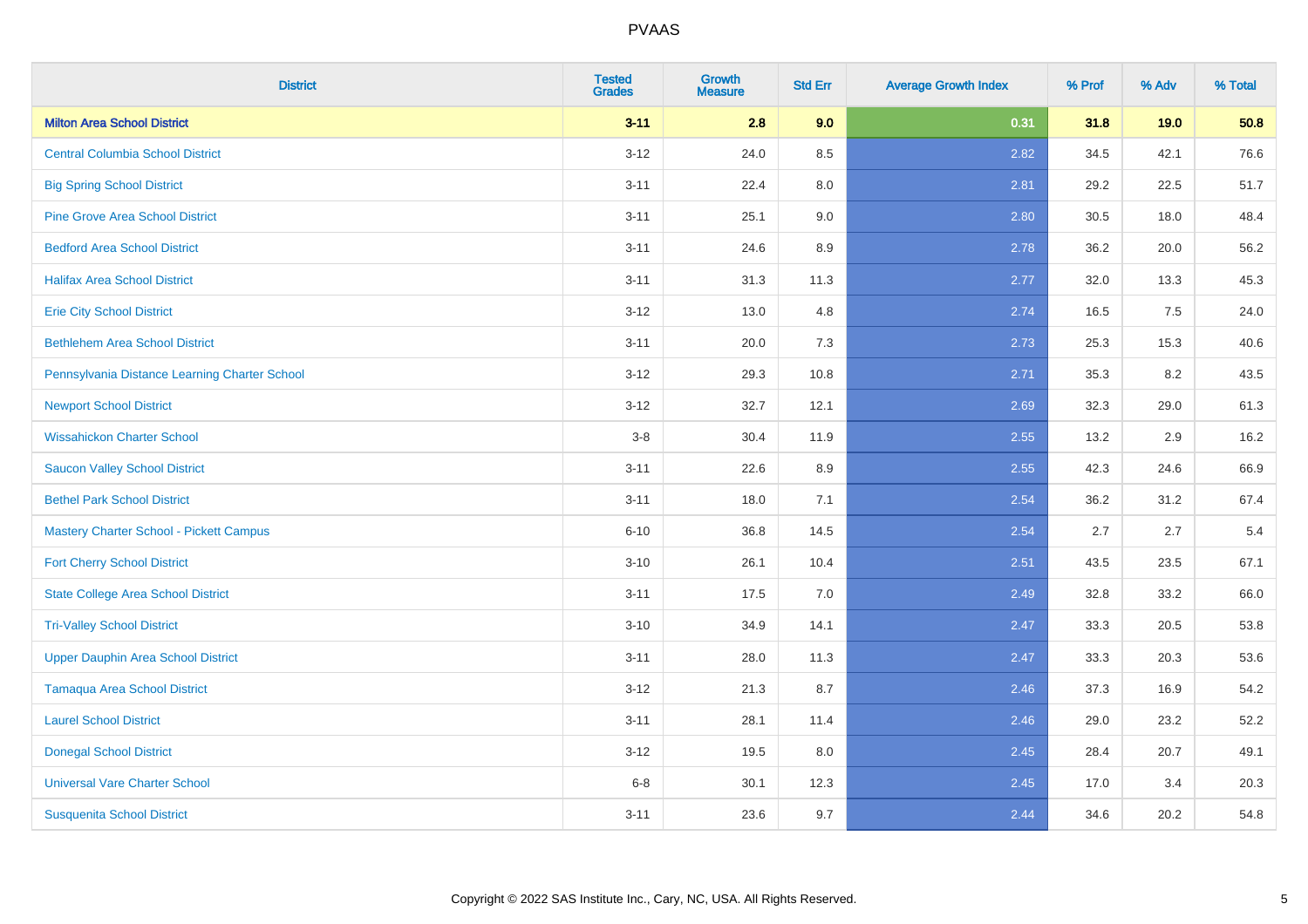| <b>District</b>                               | <b>Tested</b><br><b>Grades</b> | <b>Growth</b><br>Measure | <b>Std Err</b> | <b>Average Growth Index</b> | % Prof | % Adv | % Total |
|-----------------------------------------------|--------------------------------|--------------------------|----------------|-----------------------------|--------|-------|---------|
| <b>Milton Area School District</b>            | $3 - 11$                       | 2.8                      | 9.0            | 0.31                        | 31.8   | 19.0  | 50.8    |
| <b>Upper Darby School District</b>            | $3 - 12$                       | 14.7                     | $6.2\,$        | 2.38                        | 21.5   | 8.3   | 29.8    |
| <b>Greater Nanticoke Area School District</b> | $3 - 12$                       | 22.2                     | 9.6            | 2.32                        | 20.3   | 9.3   | 29.7    |
| <b>South Eastern School District</b>          | $3 - 11$                       | 18.2                     | 8.0            | 2.28                        | 28.5   | 27.9  | 56.4    |
| John B. Stetson Charter School                | $5-8$                          | 18.9                     | 8.3            | 2.28                        | 7.6    | 0.0   | 7.6     |
| <b>Northern Potter School District</b>        | $3 - 12$                       | 37.1                     | 16.3           | 2.27                        | 22.2   | 25.9  | 48.2    |
| <b>Williamsburg Community School District</b> | $3 - 11$                       | 34.3                     | 15.2           | 2.26                        | 31.2   | 28.1  | 59.4    |
| <b>Mastery Charter School - Gratz Campus</b>  | $7 - 10$                       | 30.8                     | 13.6           | 2.26                        | 6.8    | 0.0   | 6.8     |
| <b>Upper Merion Area School District</b>      | $3 - 11$                       | 17.7                     | 7.9            | 2.23                        | 37.6   | 25.8  | 63.5    |
| People For People Charter School              | $3-12$                         | 26.8                     | 12.2           | 2.21                        | 8.5    | 1.7   | 10.2    |
| North Allegheny School District               | $3 - 11$                       | 10.0                     | 4.5            | 2.20                        | 36.8   | 37.4  | 74.2    |
| <b>Carbondale Area School District</b>        | $3 - 10$                       | 21.6                     | 10.1           | 2.14                        | 28.3   | 14.1  | 42.4    |
| <b>Solanco School District</b>                | $3 - 11$                       | 15.2                     | 7.2            | 2.12                        | 31.8   | 19.9  | 51.7    |
| <b>Northern Cambria School District</b>       | $3 - 11$                       | 24.8                     | 11.7           | 2.12                        | 31.8   | 13.6  | 45.4    |
| <b>General Mclane School District</b>         | $3 - 11$                       | 17.3                     | 8.2            | 2.11                        | 42.0   | 19.8  | 61.8    |
| <b>Upper Saint Clair School District</b>      | $3 - 11$                       | 14.7                     | 7.0            | 2.10                        | 35.6   | 47.1  | 82.7    |
| <b>Wissahickon School District</b>            | $3 - 10$                       | 12.2                     | 5.8            | 2.09                        | 31.3   | 36.9  | 68.1    |
| <b>South Park School District</b>             | $3 - 11$                       | 20.4                     | 9.9            | 2.06                        | 34.6   | 25.0  | 59.6    |
| <b>Colonial School District</b>               | $3 - 11$                       | 12.7                     | $6.2\,$        | 2.06                        | 31.1   | 30.7  | 61.8    |
| <b>Chester Community Charter School</b>       | $3-8$                          | 23.1                     | 11.3           | 2.05                        | 8.2    | 1.4   | 9.6     |
| <b>Cranberry Area School District</b>         | $3 - 12$                       | 22.7                     | 11.2           | 2.01                        | 44.0   | 16.0  | 60.0    |
| <b>Old Forge School District</b>              | $3 - 12$                       | 25.0                     | 12.5           | 2.00                        | 39.6   | 17.0  | 56.6    |
| <b>East Penn School District</b>              | $3 - 11$                       | 9.9                      | 4.9            | 2.00                        | 38.8   | 23.9  | 62.8    |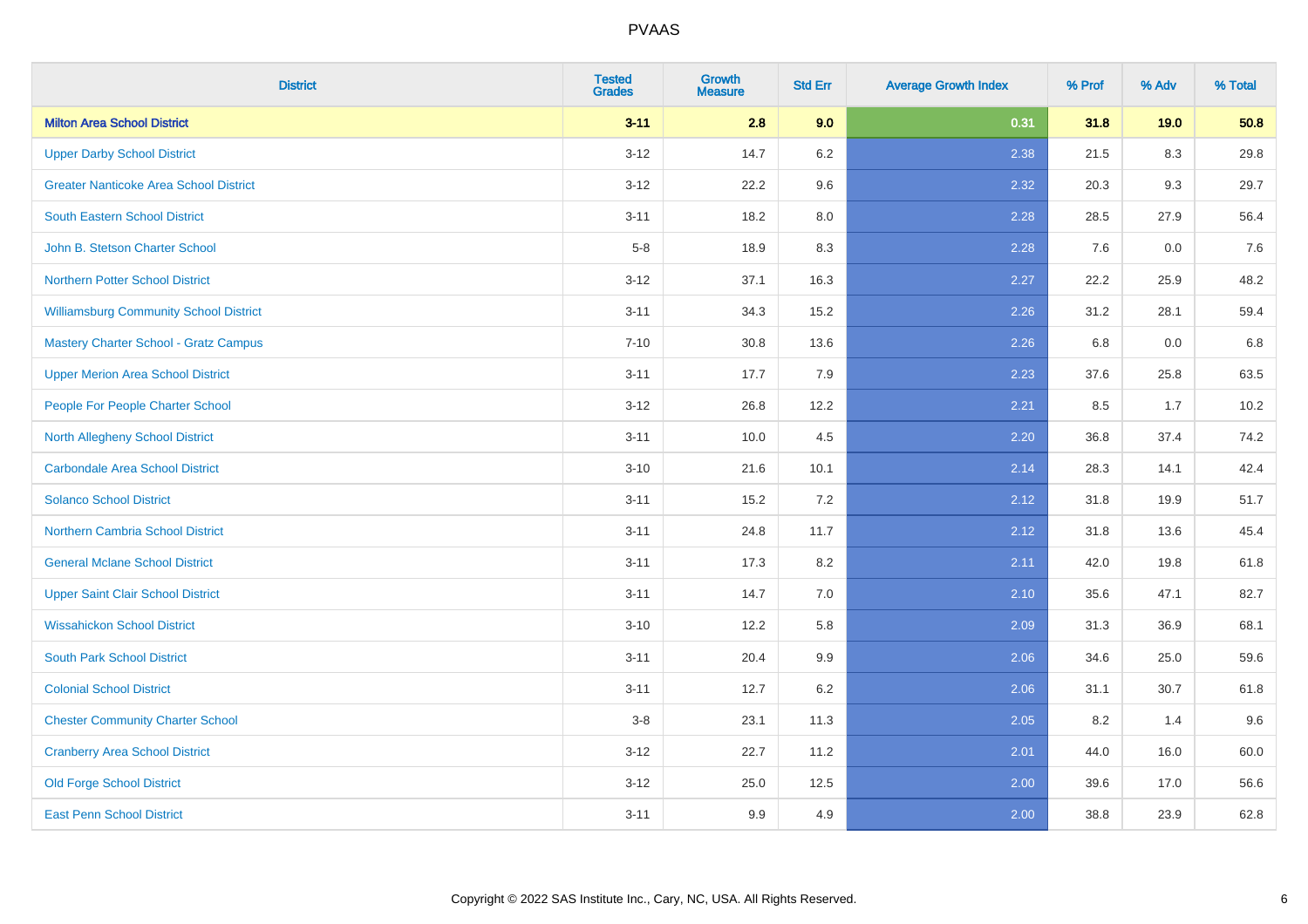| <b>District</b>                             | <b>Tested</b><br><b>Grades</b> | <b>Growth</b><br>Measure | <b>Std Err</b> | <b>Average Growth Index</b> | % Prof | % Adv | % Total |
|---------------------------------------------|--------------------------------|--------------------------|----------------|-----------------------------|--------|-------|---------|
| <b>Milton Area School District</b>          | $3 - 11$                       | 2.8                      | 9.0            | 0.31                        | 31.8   | 19.0  | 50.8    |
| <b>Lehighton Area School District</b>       | $3 - 11$                       | 15.6                     | 7.9            | 1.96                        | 34.2   | 17.7  | 51.8    |
| Downingtown Area School District            | $3 - 11$                       | 14.8                     | 7.7            | 1.93                        | 34.4   | 47.2  | 81.5    |
| <b>Chestnut Ridge School District</b>       | $3 - 12$                       | 18.8                     | 9.9            | 1.91                        | 43.9   | 11.2  | 55.1    |
| <b>Oswayo Valley School District</b>        | $3 - 12$                       | 28.8                     | 15.6           | 1.85                        | 32.3   | 25.8  | 58.1    |
| <b>York Suburban School District</b>        | $3 - 11$                       | 15.3                     | 8.5            | 1.80                        | 31.7   | 25.6  | 57.2    |
| <b>Montgomery Area School District</b>      | $3 - 11$                       | 21.9                     | 12.4           | 1.77                        | 44.8   | 20.7  | 65.5    |
| <b>Universal Daroff Charter School</b>      | $3-8$                          | 22.1                     | 12.5           | 1.76                        | 12.7   | 1.8   | 14.6    |
| <b>Conneaut School District</b>             | $3-12$                         | 14.5                     | 8.4            | 1.74                        | 46.3   | 20.4  | 66.7    |
| <b>Millville Area School District</b>       | $3 - 12$                       | 25.5                     | 14.7           | 1.73                        | 46.0   | 13.5  | 59.5    |
| <b>Universal Creighton Charter School</b>   | $3-8$                          | 18.7                     | 10.8           | 1.72                        | 14.8   | 5.7   | 20.4    |
| <b>Ad Prima Charter School</b>              | $3-8$                          | 20.6                     | 12.2           | 1.69                        | 20.6   | 4.8   | 25.4    |
| <b>Bradford Area School District</b>        | $3 - 12$                       | 14.8                     | $8.8\,$        | 1.68                        | 30.8   | 24.5  | 55.2    |
| <b>Kutztown Area School District</b>        | $3 - 12$                       | 20.3                     | 12.2           | 1.67                        | 42.6   | 19.7  | 62.3    |
| Pen Argyl Area School District              | $3 - 12$                       | 16.7                     | 10.0           | 1.67                        | 35.0   | 14.4  | 49.5    |
| <b>Reading School District</b>              | $3 - 11$                       | 12.0                     | 7.2            | 1.66                        | 13.3   | 2.8   | 16.1    |
| <b>Tunkhannock Area School District</b>     | $3 - 11$                       | 14.4                     | 8.7            | 1.65                        | 34.5   | 18.7  | 53.2    |
| <b>Wyoming Valley West School District</b>  | $3 - 11$                       | 13.6                     | 8.4            | $1.61$                      | 28.0   | 15.9  | 44.0    |
| <b>Discovery Charter School</b>             | $3-8$                          | 24.0                     | 15.0           | 1.60                        | 19.4   | 2.8   | 22.2    |
| <b>York City School District</b>            | $3-12$                         | 8.7                      | 5.6            | 1.56                        | 12.6   | 1.2   | 13.7    |
| <b>Chambersburg Area School District</b>    | $3 - 11$                       | $7.3$                    | 4.7            | 1.55                        | 29.0   | 16.0  | 45.0    |
| <b>Twin Valley School District</b>          | $3 - 12$                       | 11.3                     | 7.4            | 1.53                        | 30.3   | 27.9  | 58.2    |
| Young Scholars Of Central PA Charter School | $3-8$                          | 28.7                     | 18.8           | 1.53                        | 43.8   | 18.8  | 62.5    |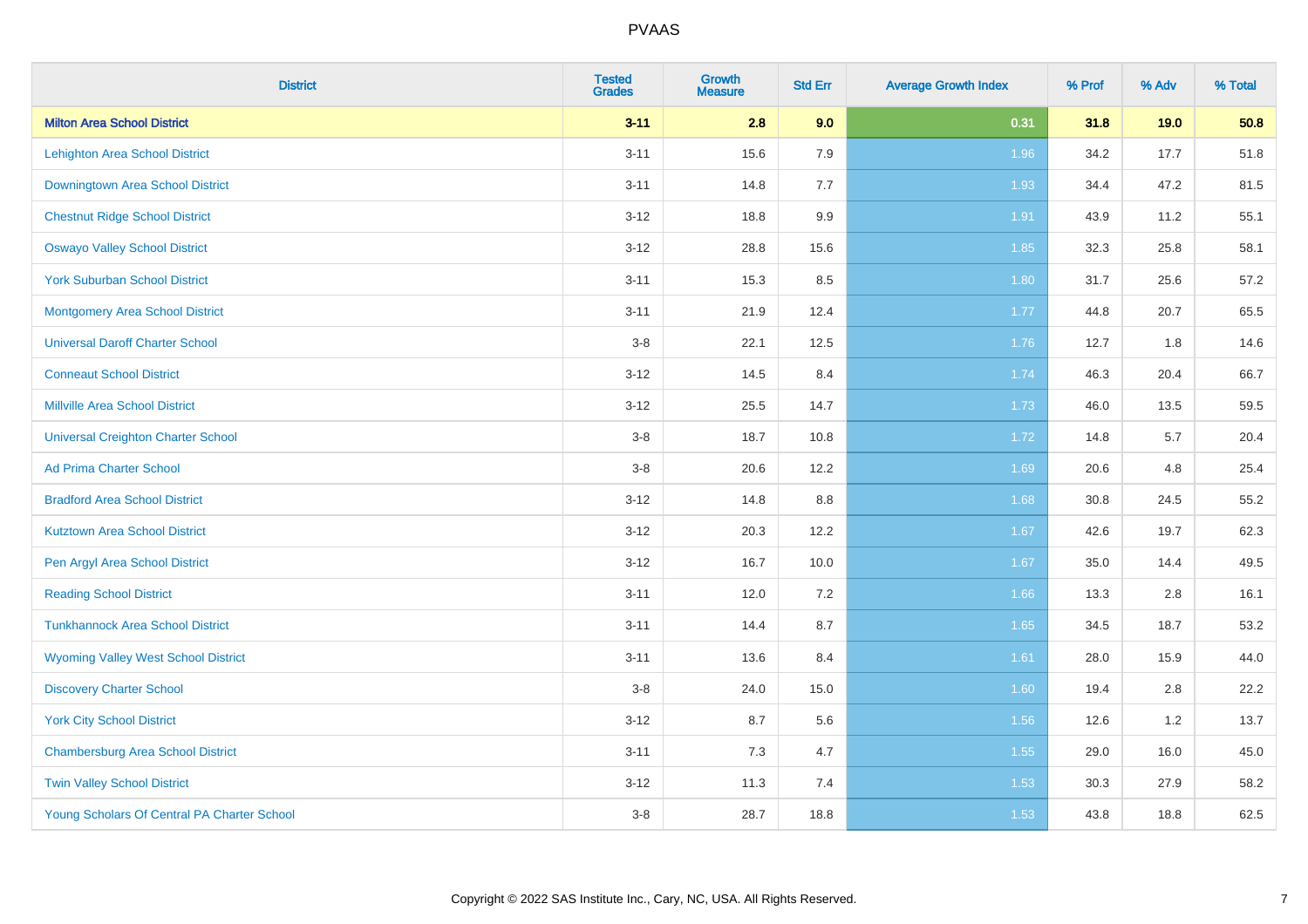| <b>District</b>                                 | <b>Tested</b><br><b>Grades</b> | <b>Growth</b><br><b>Measure</b> | <b>Std Err</b> | <b>Average Growth Index</b> | % Prof | % Adv | % Total |
|-------------------------------------------------|--------------------------------|---------------------------------|----------------|-----------------------------|--------|-------|---------|
| <b>Milton Area School District</b>              | $3 - 11$                       | 2.8                             | 9.0            | 0.31                        | 31.8   | 19.0  | 50.8    |
| <b>Chartiers Valley School District</b>         | $3 - 11$                       | 11.1                            | 7.3            | 1.52                        | 33.0   | 22.2  | 55.2    |
| <b>Upper Dublin School District</b>             | $3 - 12$                       | 10.8                            | 7.2            | 1.50                        | 34.6   | 36.0  | 70.6    |
| <b>Fairfield Area School District</b>           | $3 - 11$                       | 19.4                            | 13.0           | 1.49                        | 29.6   | 20.4  | 50.0    |
| Hope For Hyndman Charter School                 | $3 - 11$                       | 27.8                            | 18.8           | 1.48                        | 31.2   | 0.0   | 31.2    |
| Karns City Area School District                 | $3 - 11$                       | 13.8                            | $9.5\,$        | 1.46                        | 32.7   | 16.8  | 49.5    |
| <b>Freire Charter School</b>                    | $5 - 11$                       | 13.8                            | 9.5            | 1.46                        | 22.6   | 1.9   | 24.5    |
| <b>Unionville-Chadds Ford School District</b>   | $3 - 11$                       | 9.7                             | 6.8            | 1.42                        | 34.6   | 49.2  | 83.7    |
| <b>Centre Learning Community Charter School</b> | $5-8$                          | 25.7                            | 18.3           | 1.41                        | 29.4   | 29.4  | 58.8    |
| <b>Camp Hill School District</b>                | $3 - 12$                       | 13.5                            | 9.6            | 1.40                        | 35.8   | 27.5  | 63.3    |
| <b>Loyalsock Township School District</b>       | $3 - 12$                       | 14.0                            | 10.0           | 1.39                        | 45.4   | 18.2  | 63.6    |
| <b>Westmont Hilltop School District</b>         | $3 - 11$                       | 14.8                            | 10.6           | 1.39                        | 40.7   | 22.0  | 62.6    |
| <b>Upper Adams School District</b>              | $3 - 11$                       | 12.2                            | 8.8            | 1.38                        | 41.5   | 16.9  | 58.5    |
| Robert Benjamin Wiley Community Charter School  | $3-8$                          | 18.2                            | 13.4           | 1.36                        | 15.6   | 0.0   | 15.6    |
| Penn Hills Charter School of Entrepreneurship   | $3 - 8$                        | 20.0                            | 14.7           | 1.36                        | 25.7   | 0.0   | 25.7    |
| <b>York Academy Regional Charter School</b>     | $3 - 11$                       | 17.7                            | 13.0           | 1.36                        | 26.4   | 24.5  | 50.9    |
| <b>Berlin Brothersvalley School District</b>    | $3 - 11$                       | 17.8                            | 13.2           | 1.35                        | 37.5   | 29.2  | 66.7    |
| <b>Gettysburg Area School District</b>          | $3 - 11$                       | 9.8                             | 7.3            | 1.34                        | 33.2   | 21.4  | 54.6    |
| <b>Forest City Regional School District</b>     | $3 - 12$                       | 18.3                            | 13.8           | 1.32                        | 33.3   | 24.4  | 57.8    |
| Lampeter-Strasburg School District              | $3-12$                         | 9.5                             | 7.3            | 1.29                        | 33.5   | 30.5  | 64.0    |
| <b>Danville Area School District</b>            | $3 - 11$                       | 10.6                            | 8.3            | 1.28                        | 37.0   | 24.7  | 61.7    |
| <b>Propel Charter School - East</b>             | $3-8$                          | 19.0                            | 15.2           | $1.25$                      | 34.4   | 9.4   | 43.8    |
| <b>Belle Vernon Area School District</b>        | $3 - 11$                       | 13.5                            | 10.7           | $1.25$                      | 39.3   | 16.7  | 56.0    |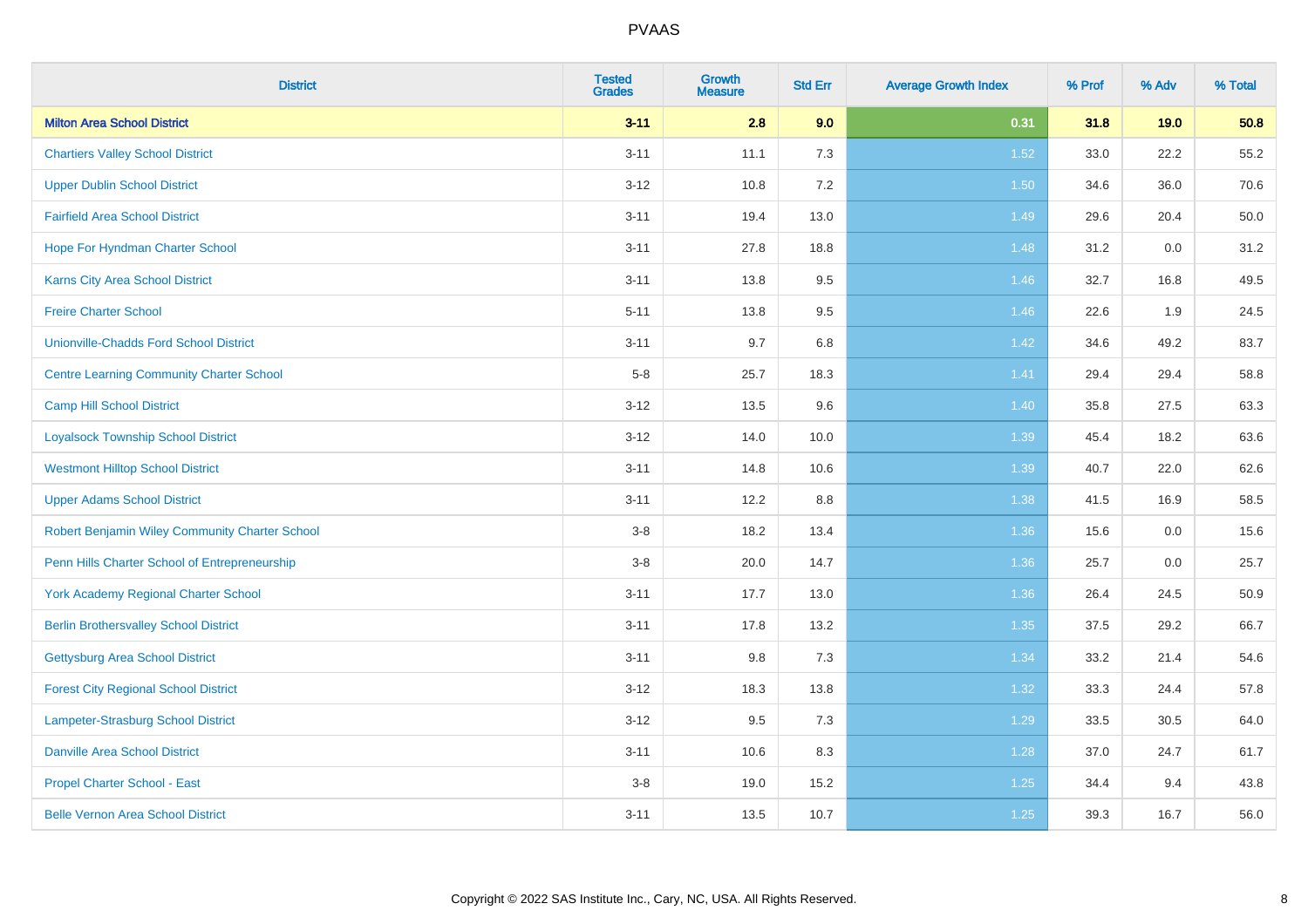| <b>District</b>                                                     | <b>Tested</b><br><b>Grades</b> | Growth<br><b>Measure</b> | <b>Std Err</b> | <b>Average Growth Index</b> | % Prof | % Adv | % Total |
|---------------------------------------------------------------------|--------------------------------|--------------------------|----------------|-----------------------------|--------|-------|---------|
| <b>Milton Area School District</b>                                  | $3 - 11$                       | 2.8                      | 9.0            | 0.31                        | 31.8   | 19.0  | 50.8    |
| The Philadelphia Charter School for Arts and Sciences at HR Edmunds | $3-8$                          | 12.7                     | 10.3           | 1.23                        | 12.4   | 3.4   | 15.7    |
| <b>Reach Cyber Charter School</b>                                   | $3 - 11$                       | 16.9                     | 13.7           | 1.23                        | 37.9   | 22.4  | 60.3    |
| <b>Upper Perkiomen School District</b>                              | $3 - 11$                       | 8.9                      | 7.3            | 1.22                        | 35.2   | 16.8  | 52.0    |
| <b>Green Woods Charter School</b>                                   | $3 - 8$                        | 15.7                     | 12.8           | 1.22                        | 24.0   | 26.0  | 50.0    |
| <b>William Penn School District</b>                                 | $3 - 12$                       | 10.3                     | 8.6            | 1.20                        | 15.1   | 5.9   | 21.0    |
| <b>Mifflin County School District</b>                               | $3 - 11$                       | 7.1                      | 5.9            | 1.20                        | 29.2   | 12.3  | 41.5    |
| <b>Penn Hills School District</b>                                   | $3 - 11$                       | $9.8\,$                  | 8.4            | 1.17                        | 15.1   | 10.5  | 25.7    |
| <b>Lewisburg Area School District</b>                               | $3 - 11$                       | 10.4                     | 8.9            | 1.17                        | 30.4   | 37.8  | 68.2    |
| <b>Derry Township School District</b>                               | $3 - 10$                       | 23.7                     | 20.2           | 1.17                        | 33.3   | 66.7  | 100.0   |
| Center For Student Learning Charter School At Pennsbury             | $6 - 12$                       | 22.3                     | 19.1           | 1.17                        | 14.3   | 21.4  | 35.7    |
| Leechburg Area School District                                      | $3 - 11$                       | 16.2                     | 13.9           | 1.16                        | 41.9   | 25.6  | 67.4    |
| Northern York County School District                                | $3 - 11$                       | 8.0                      | 7.0            | 1.15                        | 32.4   | 20.1  | 52.5    |
| Southwest Leadership Academy Charter School                         | $3 - 8$                        | 19.2                     | 16.9           | 1.14                        | 4.4    | 0.0   | 4.4     |
| <b>Indiana Area School District</b>                                 | $3 - 11$                       | 8.7                      | 7.7            | 1.13                        | 37.4   | 24.1  | 61.5    |
| Southern Tioga School District                                      | $3 - 11$                       | 10.2                     | 9.3            | 1.11                        | 27.7   | 15.1  | 42.9    |
| <b>Mount Union Area School District</b>                             | $3 - 10$                       | 11.8                     | 10.6           | 1.11                        | 24.4   | 7.3   | 31.7    |
| <b>Pennridge School District</b>                                    | $3 - 10$                       | 5.5                      | 5.1            | 1.09                        | 38.8   | 26.1  | 64.8    |
| <b>Wattsburg Area School District</b>                               | $3 - 11$                       | 10.6                     | 9.7            | 1.09                        | 38.6   | 16.8  | 55.4    |
| <b>Franklin Area School District</b>                                | $3 - 11$                       | 9.5                      | 8.9            | 1.08                        | 36.6   | 12.2  | 48.8    |
| <b>Port Allegany School District</b>                                | $3 - 11$                       | 13.1                     | 12.2           | 1.08                        | 25.0   | 20.0  | 45.0    |
| <b>Fannett-Metal School District</b>                                | $3 - 11$                       | 14.3                     | 13.5           | 1.06                        | 33.3   | 8.9   | 42.2    |
| <b>Commonwealth Charter Academy Charter School</b>                  | $3 - 10$                       | 15.1                     | 14.2           | 1.06                        | 28.9   | 20.0  | 48.9    |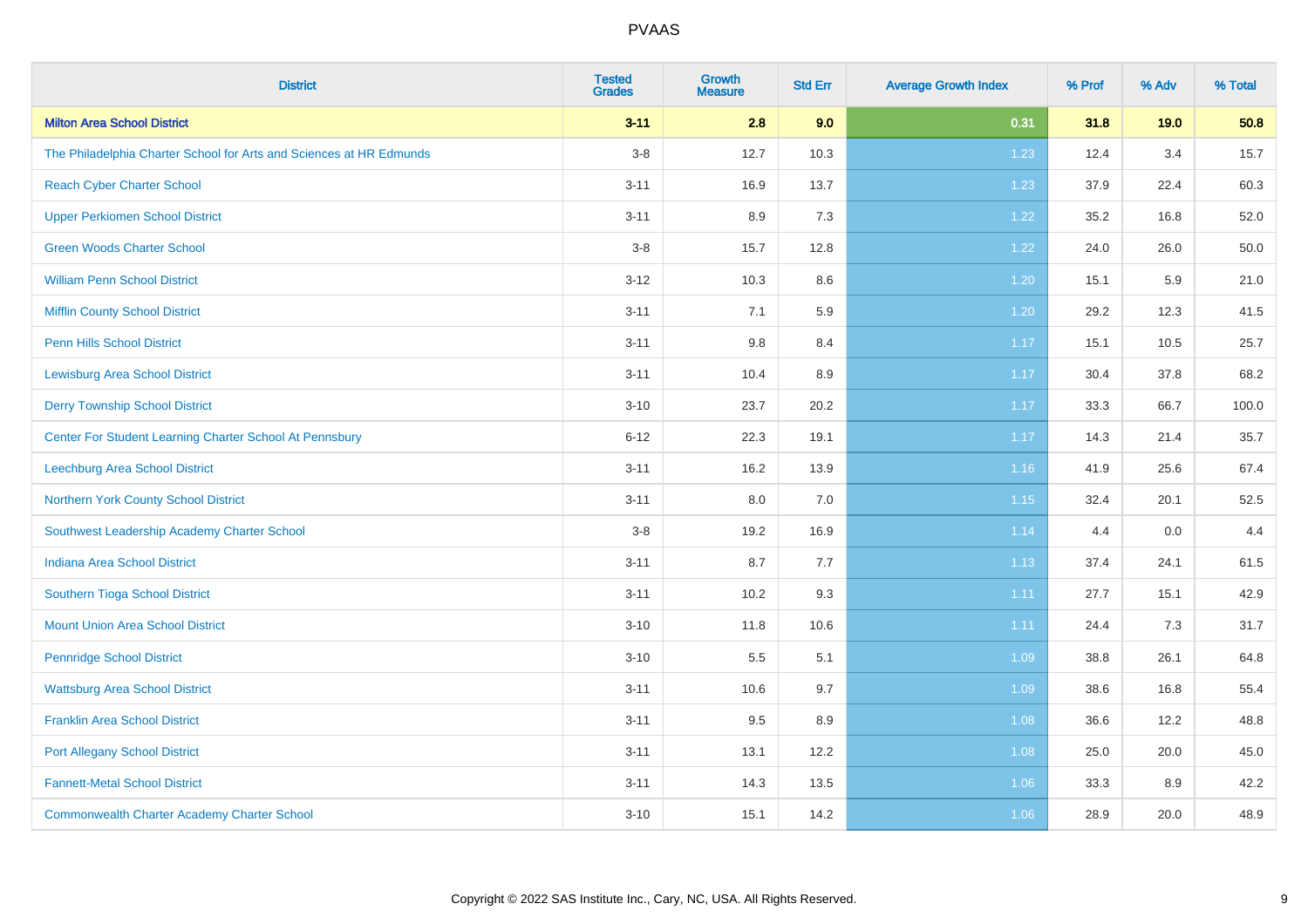| <b>District</b>                                  | <b>Tested</b><br><b>Grades</b> | Growth<br><b>Measure</b> | <b>Std Err</b> | <b>Average Growth Index</b> | % Prof | % Adv | % Total |
|--------------------------------------------------|--------------------------------|--------------------------|----------------|-----------------------------|--------|-------|---------|
| <b>Milton Area School District</b>               | $3 - 11$                       | 2.8                      | 9.0            | 0.31                        | 31.8   | 19.0  | 50.8    |
| <b>North Pocono School District</b>              | $3 - 11$                       | 10.0                     | 9.4            | 1.05                        | 35.1   | 24.6  | 59.6    |
| <b>Mastery Charter School - Harrity Campus</b>   | $3 - 8$                        | 15.9                     | 15.2           | 1.05                        | 6.2    | 6.2   | 12.5    |
| <b>Wyalusing Area School District</b>            | $3 - 12$                       | 10.2                     | 9.8            | 1.04                        | 36.2   | 16.2  | 52.4    |
| <b>Fleetwood Area School District</b>            | $3 - 10$                       | 8.3                      | 8.1            | 1.03                        | 36.7   | 20.2  | 57.0    |
| <b>West Branch Area School District</b>          | $3 - 11$                       | 12.3                     | 11.9           | 1.03                        | 38.5   | 20.0  | 58.5    |
| <b>Steel Valley School District</b>              | $3 - 11$                       | 11.5                     | 11.4           | 1.01                        | 18.3   | 15.5  | 33.8    |
| <b>Bentworth School District</b>                 | $3 - 11$                       | 11.8                     | 11.9           | 0.99                        | 35.9   | 17.2  | 53.1    |
| Eugenio Maria De Hostos Charter School           | $3-8$                          | 18.9                     | 19.1           | 0.99                        | 46.7   | 6.7   | 53.3    |
| <b>Commodore Perry School District</b>           | $3 - 11$                       | 16.1                     | 16.5           | 0.97                        | 50.0   | 26.9  | 76.9    |
| <b>Kane Area School District</b>                 | $3 - 10$                       | 10.4                     | 10.7           | 0.97                        | 47.6   | 4.9   | 52.4    |
| Northern Bedford County School District          | $3 - 11$                       | 11.1                     | 11.7           | 0.95                        | 34.4   | 34.4  | 68.8    |
| <b>Laboratory Charter School</b>                 | $3-8$                          | 16.9                     | 18.0           | 0.94                        | 22.2   | 5.6   | 27.8    |
| Juniata County School District                   | $3 - 12$                       | 7.6                      | 8.1            | 0.94                        | 30.5   | 11.6  | 42.1    |
| <b>Everett Area School District</b>              | $3 - 11$                       | 10.9                     | 11.7           | 0.93                        | 26.7   | 21.3  | 48.0    |
| <b>Sharon City School District</b>               | $3 - 11$                       | 8.1                      | 9.0            | 0.91                        | 28.7   | 11.6  | 40.3    |
| <b>Manchester Academic Charter School</b>        | $3-8$                          | 14.1                     | 15.4           | 0.91                        | 19.4   | 0.0   | 19.4    |
| <b>Mechanicsburg Area School District</b>        | $3 - 11$                       | 5.8                      | 6.5            | 0.89                        | 38.6   | 18.9  | 57.6    |
| <b>Lindley Academy Charter School At Birney</b>  | $3 - 8$                        | 10.8                     | 12.1           | 0.89                        | 14.8   | 0.0   | 14.8    |
| Memphis Street Academy Charter School @ JP Jones | $5-8$                          | 13.4                     | 15.2           | 0.88                        | 14.7   | 5.9   | 20.6    |
| <b>Central Valley School District</b>            | $3 - 10$                       | 7.3                      | 8.7            | 0.85                        | 28.2   | 23.7  | 51.8    |
| <b>Moshannon Valley School District</b>          | $3 - 10$                       | 9.7                      | 11.9           | 0.81                        | 29.7   | 14.1  | 43.8    |
| <b>Monessen City School District</b>             | $3 - 10$                       | 14.3                     | 17.7           | 0.81                        | 19.0   | 4.8   | 23.8    |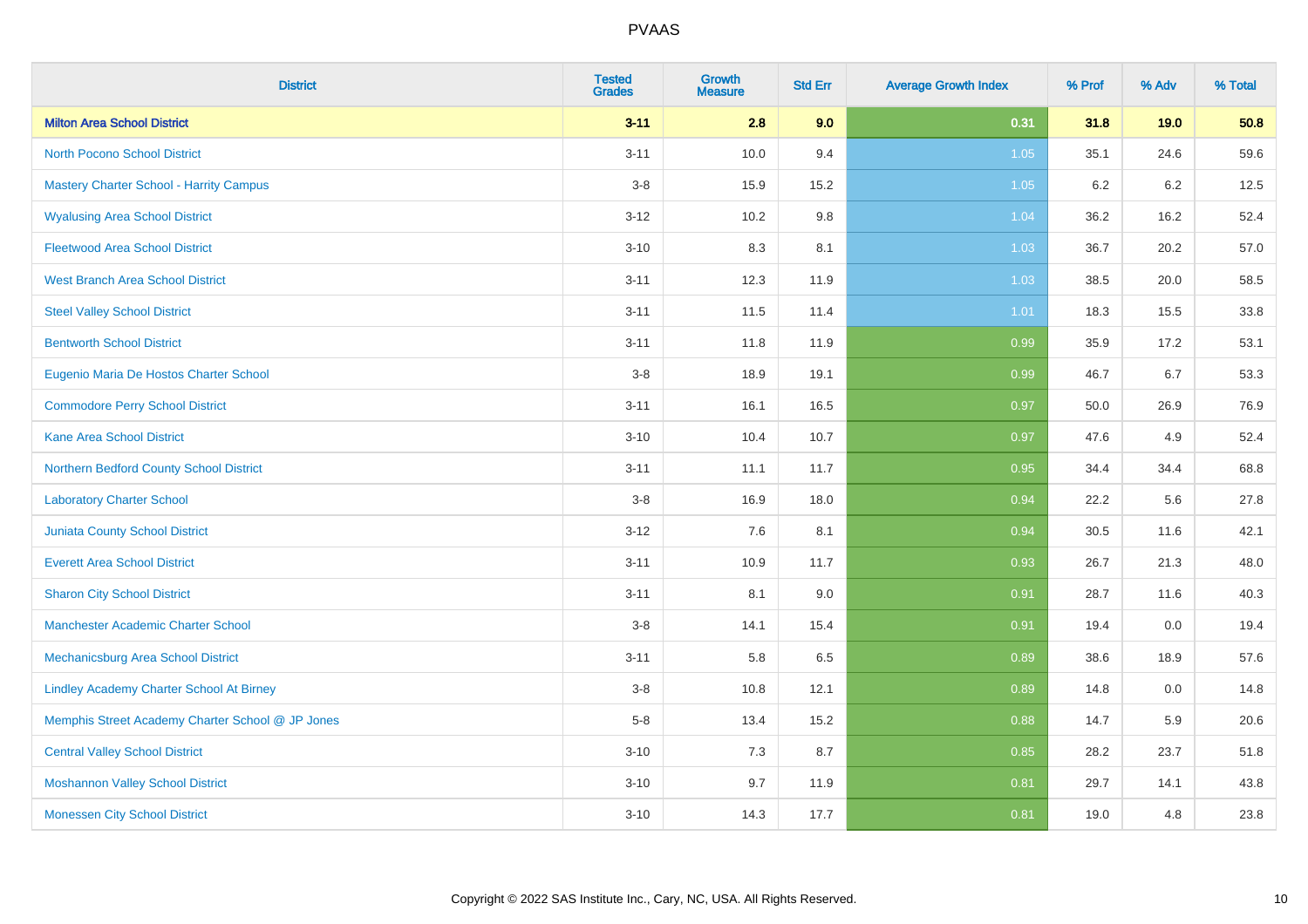| <b>District</b>                                       | <b>Tested</b><br><b>Grades</b> | Growth<br><b>Measure</b> | <b>Std Err</b> | <b>Average Growth Index</b> | % Prof | % Adv | % Total |
|-------------------------------------------------------|--------------------------------|--------------------------|----------------|-----------------------------|--------|-------|---------|
| <b>Milton Area School District</b>                    | $3 - 11$                       | 2.8                      | 9.0            | 0.31                        | 31.8   | 19.0  | 50.8    |
| <b>Benton Area School District</b>                    | $3 - 10$                       | 11.5                     | 14.3           | 0.80                        | 43.6   | 12.8  | 56.4    |
| <b>Montoursville Area School District</b>             | $3 - 12$                       | 6.6                      | 8.4            | 0.79                        | 31.9   | 27.0  | 58.9    |
| <b>Avella Area School District</b>                    | $3 - 12$                       | 12.4                     | 15.8           | 0.79                        | 46.4   | 14.3  | 60.7    |
| <b>Bangor Area School District</b>                    | $3 - 12$                       | 6.4                      | 8.3            | 0.78                        | 36.7   | 13.3  | 50.0    |
| <b>Upper Moreland Township School District</b>        | $3 - 11$                       | 5.6                      | 7.3            | 0.77                        | 31.4   | 24.0  | 55.4    |
| <b>Aliquippa School District</b>                      | $3 - 11$                       | 9.5                      | 12.6           | 0.75                        | 13.0   | 1.8   | 14.8    |
| <b>Bald Eagle Area School District</b>                | $3 - 11$                       | 6.9                      | 9.2            | 0.75                        | 34.5   | 19.5  | 54.0    |
| Young Scholars Of Western Pennsylvania Charter School | $3 - 8$                        | 12.3                     | 16.9           | 0.73                        | 26.1   | 13.0  | 39.1    |
| <b>Sayre Area School District</b>                     | $3 - 11$                       | 8.5                      | 11.8           | 0.72                        | 40.0   | 13.8  | 53.8    |
| <b>Clairton City School District</b>                  | $3 - 11$                       | 9.4                      | 13.3           | 0.71                        | 14.0   | 4.0   | 18.0    |
| Fox Chapel Area School District                       | $3 - 11$                       | 4.6                      | 6.6            | 0.69                        | 28.9   | 46.0  | 74.9    |
| <b>Franklin Regional School District</b>              | $3 - 11$                       | 5.3                      | 7.7            | 0.69                        | 37.1   | 29.0  | 66.1    |
| <b>Universal Institute Charter School</b>             | $3-8$                          | 7.1                      | 10.4           | 0.68                        | 17.4   | 3.5   | 20.9    |
| <b>Coudersport Area School District</b>               | $3 - 11$                       | 8.3                      | 12.7           | 0.66                        | 34.0   | 11.3  | 45.3    |
| <b>Bellefonte Area School District</b>                | $3 - 11$                       | 4.9                      | 7.5            | 0.66                        | 34.5   | 20.5  | 55.0    |
| <b>Union City Area School District</b>                | $3 - 12$                       | 6.6                      | 10.6           | 0.62                        | 35.6   | 15.6  | 51.1    |
| <b>Palmerton Area School District</b>                 | $3 - 11$                       | 5.6                      | 9.6            | 0.58                        | 34.3   | 21.9  | 56.2    |
| <b>Brockway Area School District</b>                  | $3 - 11$                       | 6.6                      | 11.4           | 0.58                        | 40.3   | 13.9  | 54.2    |
| <b>Greater Johnstown School District</b>              | $3 - 11$                       | 4.7                      | 8.3            | 0.57                        | 15.3   | 3.8   | 19.1    |
| Jefferson-Morgan School District                      | $3 - 10$                       | 7.9                      | 13.8           | 0.57                        | 34.1   | 13.6  | 47.7    |
| <b>Hamburg Area School District</b>                   | $3 - 11$                       | 4.8                      | 8.4            | 0.57                        | 27.7   | 14.9  | 42.6    |
| <b>Eastern Lancaster County School District</b>       | $3 - 12$                       | 4.3                      | 7.6            | 0.57                        | 35.5   | 21.0  | 56.4    |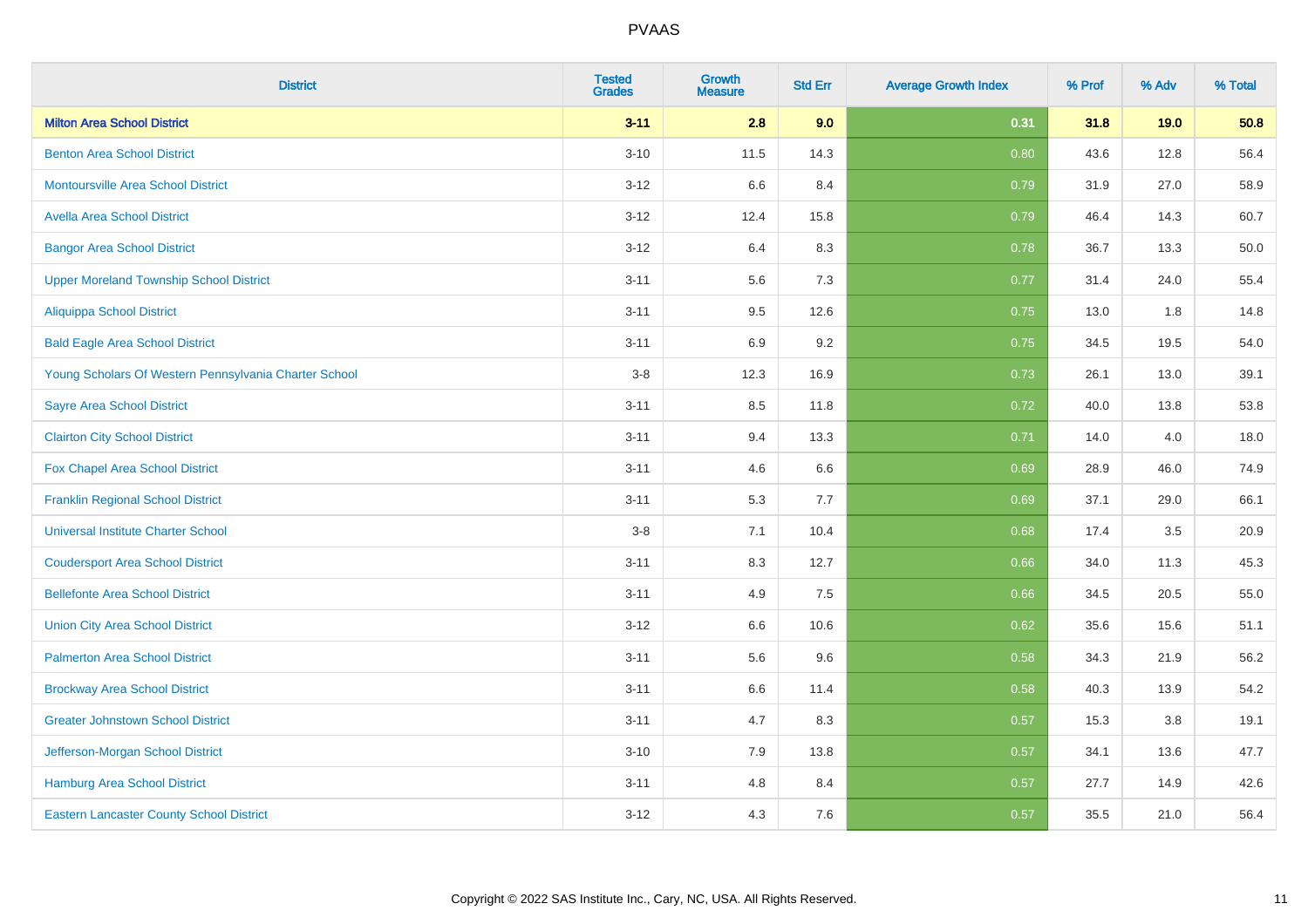| <b>District</b>                                            | <b>Tested</b><br><b>Grades</b> | <b>Growth</b><br><b>Measure</b> | <b>Std Err</b> | <b>Average Growth Index</b> | % Prof | % Adv | % Total |
|------------------------------------------------------------|--------------------------------|---------------------------------|----------------|-----------------------------|--------|-------|---------|
| <b>Milton Area School District</b>                         | $3 - 11$                       | 2.8                             | 9.0            | 0.31                        | 31.8   | 19.0  | 50.8    |
| <b>Souderton Charter School Collaborative</b>              | $3-8$                          | 10.1                            | 18.4           | 0.55                        | 35.3   | 35.3  | 70.6    |
| <b>Shanksville-Stonycreek School District</b>              | $3 - 10$                       | 9.8                             | 17.9           | 0.55                        | 55.6   | 5.6   | 61.1    |
| Propel Charter School-Hazelwood                            | $3-8$                          | 9.3                             | 16.9           | 0.55                        | 8.3    | 4.2   | 12.5    |
| <b>Achievement House Charter School</b>                    | $7 - 11$                       | 7.1                             | 14.1           | 0.50                        | 37.2   | 9.3   | 46.5    |
| <b>Belmont Charter School</b>                              | $3 - 10$                       | 6.4                             | 12.6           | 0.50                        | 9.6    | 0.0   | 9.6     |
| <b>Armstrong School District</b>                           | $3 - 11$                       | $2.8\,$                         | 5.6            | 0.50                        | 34.1   | 22.1  | 56.1    |
| <b>Brownsville Area School District</b>                    | $3 - 12$                       | 5.7                             | 11.7           | 0.49                        | 27.5   | 7.2   | 34.8    |
| <b>Mastery Charter School - Thomas Campus</b>              | $3 - 10$                       | 6.4                             | 13.2           | 0.48                        | 18.0   | 0.0   | 18.0    |
| <b>Bellwood-Antis School District</b>                      | $3 - 10$                       | 4.9                             | 10.2           | 0.48                        | 31.9   | 18.7  | 50.6    |
| <b>Hanover Public School District</b>                      | $3 - 11$                       | 4.5                             | 9.5            | 0.48                        | 19.8   | 15.7  | 35.5    |
| <b>Carlisle Area School District</b>                       | $3 - 11$                       | 3.2                             | 6.9            | 0.47                        | 32.0   | 16.2  | 48.2    |
| Lake-Lehman School District                                | $3 - 11$                       | 4.3                             | 9.4            | 0.46                        | 37.7   | 15.8  | 53.5    |
| <b>Central Fulton School District</b>                      | $3 - 11$                       | 5.9                             | 12.9           | 0.46                        | 38.2   | 16.4  | 54.6    |
| <b>Canon-Mcmillan School District</b>                      | $3 - 11$                       | 2.8                             | 6.1            | 0.45                        | 37.8   | 26.4  | 64.2    |
| Global Leadership Academy Charter School Southwest at Huey | $3-8$                          | 8.9                             | 19.9           | 0.45                        | 7.1    | 0.0   | 7.1     |
| <b>Shaler Area School District</b>                         | $3 - 11$                       | 2.8                             | 6.4            | 0.44                        | 34.6   | 20.1  | 54.6    |
| Southern Columbia Area School District                     | $3 - 11$                       | 4.5                             | 10.2           | 0.44                        | 43.5   | 17.4  | 60.9    |
| <b>Gillingham Charter School</b>                           | $3 - 11$                       | 8.7                             | 19.8           | 0.44                        | 33.3   | 16.7  | 50.0    |
| <b>Grove City Area School District</b>                     | $3 - 12$                       | 3.9                             | 9.2            | 0.43                        | 30.2   | 31.9  | 62.2    |
| <b>Towanda Area School District</b>                        | $3 - 11$                       | 4.1                             | 9.5            | 0.43                        | 32.5   | 14.5  | 47.0    |
| <b>Mifflinburg Area School District</b>                    | $3 - 11$                       | 4.1                             | 9.9            | 0.42                        | 46.2   | 18.3  | 64.4    |
| <b>Conewago Valley School District</b>                     | $3 - 12$                       | 2.6                             | 6.4            | 0.41                        | 36.1   | 19.9  | 56.0    |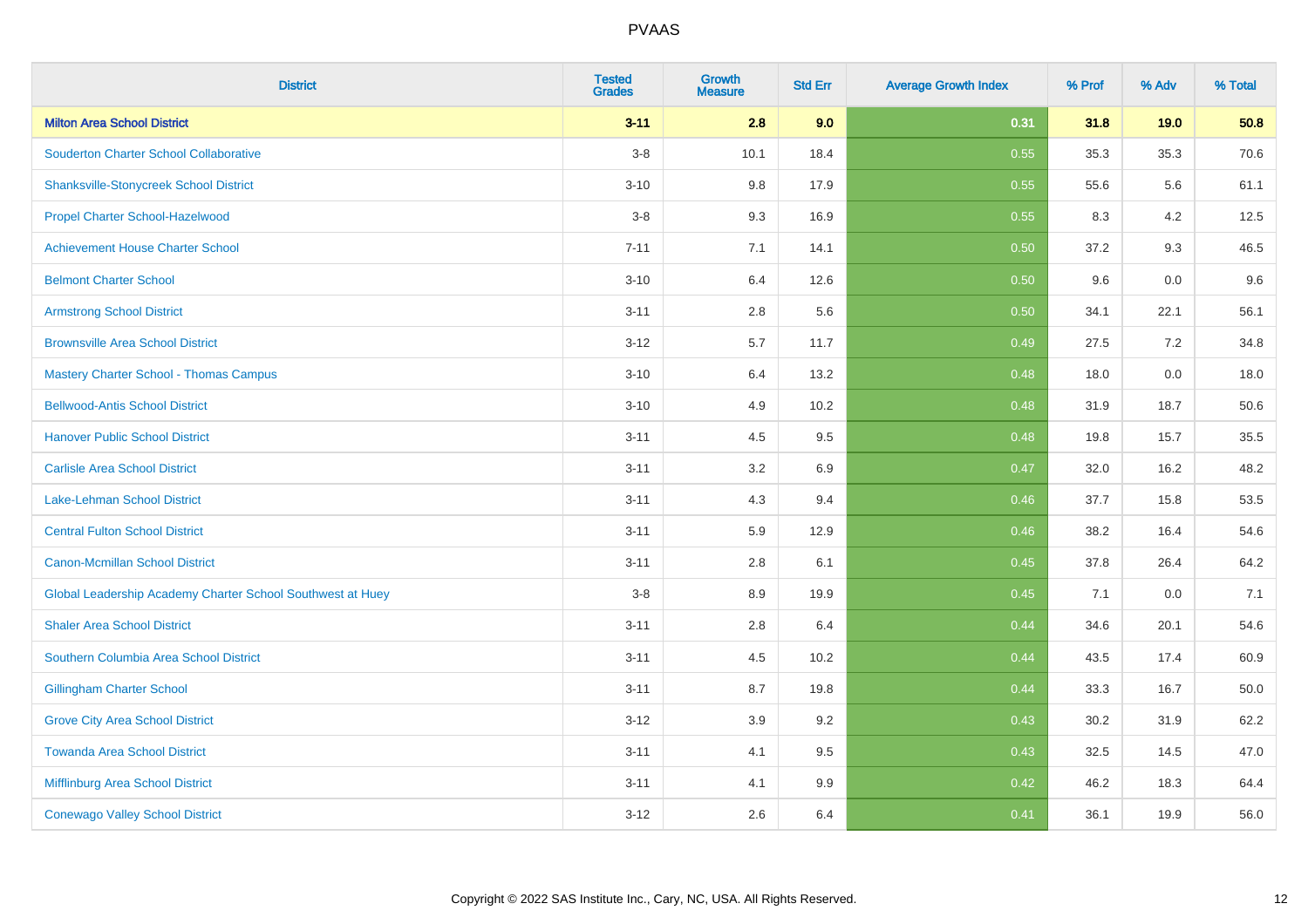| <b>District</b>                                     | <b>Tested</b><br><b>Grades</b> | <b>Growth</b><br><b>Measure</b> | <b>Std Err</b> | <b>Average Growth Index</b> | % Prof | % Adv | % Total |
|-----------------------------------------------------|--------------------------------|---------------------------------|----------------|-----------------------------|--------|-------|---------|
| <b>Milton Area School District</b>                  | $3 - 11$                       | 2.8                             | 9.0            | 0.31                        | 31.8   | 19.0  | 50.8    |
| <b>Union School District</b>                        | $3 - 12$                       | 5.5                             | 13.7           | 0.40                        | 35.6   | 13.3  | 48.9    |
| <b>South Western School District</b>                | $3 - 12$                       | 2.5                             | 6.3            | 0.40                        | 37.7   | 18.0  | 55.7    |
| <b>Southeast Delco School District</b>              | $3 - 10$                       | $3.8\,$                         | $9.5\,$        | 0.40                        | 15.4   | 7.7   | 23.1    |
| <b>Pequea Valley School District</b>                | $3 - 11$                       | 4.1                             | 10.1           | 0.40                        | 24.2   | 21.2  | 45.4    |
| Young Scholars Charter School                       | $6 - 8$                        | 4.6                             | 11.3           | 0.40                        | 11.7   | 0.0   | 11.7    |
| Mariana Bracetti Academy Charter School             | $3 - 10$                       | 6.1                             | 15.7           | 0.39                        | 15.6   | 0.0   | 15.6    |
| <b>Montrose Area School District</b>                | $3 - 10$                       | 4.1                             | 10.8           | 0.38                        | 42.9   | 14.3  | 57.1    |
| <b>Salisbury Township School District</b>           | $3 - 11$                       | 4.2                             | 11.0           | 0.38                        | 32.9   | 18.8  | 51.8    |
| Jamestown Area School District                      | $3 - 11$                       | 6.9                             | 18.5           | 0.37                        | 23.8   | 19.0  | 42.9    |
| Mastery Charter School - Shoemaker Campus           | $7 - 10$                       | 6.6                             | 17.9           | 0.37                        | 26.3   | 0.0   | 26.3    |
| <b>Environmental Charter School At Frick Park</b>   | $3-9$                          | 4.2                             | 12.1           | 0.35                        | 27.1   | 15.7  | 42.9    |
| <b>Pittston Area School District</b>                | $3 - 11$                       | 4.5                             | 13.5           | 0.33                        | 29.1   | 9.1   | 38.2    |
| <b>Hermitage School District</b>                    | $3 - 12$                       | 2.9                             | 8.6            | 0.33                        | 33.8   | 27.7  | 61.5    |
| <b>Otto-Eldred School District</b>                  | $3 - 11$                       | 4.2                             | 13.1           | 0.32                        | 22.9   | 18.8  | 41.7    |
| <b>Milton Area School District</b>                  | $3 - 11$                       | 2.8                             | 9.0            | 0.31                        | 31.8   | 19.0  | 50.8    |
| <b>Palisades School District</b>                    | $3 - 11$                       | 2.8                             | 10.6           | 0.27                        | 33.0   | 19.3  | 52.3    |
| <b>Hampton Township School District</b>             | $3 - 11$                       | 2.1                             | 7.9            | 0.27                        | 35.8   | 40.5  | 76.3    |
| Howard Gardner Multiple Intelligence Charter School | $3-8$                          | 4.3                             | 16.3           | 0.26                        | 48.2   | 14.8  | 63.0    |
| <b>Independence Charter School</b>                  | $3-8$                          | 3.3                             | 12.6           | 0.26                        | 32.1   | 17.0  | 49.1    |
| <b>Tidioute Community Charter School</b>            | $3 - 11$                       | 4.1                             | 15.9           | 0.26                        | 18.5   | 3.7   | 22.2    |
| <b>Warrior Run School District</b>                  | $3 - 11$                       | 2.6                             | 10.4           | 0.25                        | 34.4   | 14.4  | 48.9    |
| Johnsonburg Area School District                    | $3 - 11$                       | 3.4                             | 13.6           | 0.25                        | 38.6   | 20.4  | 59.1    |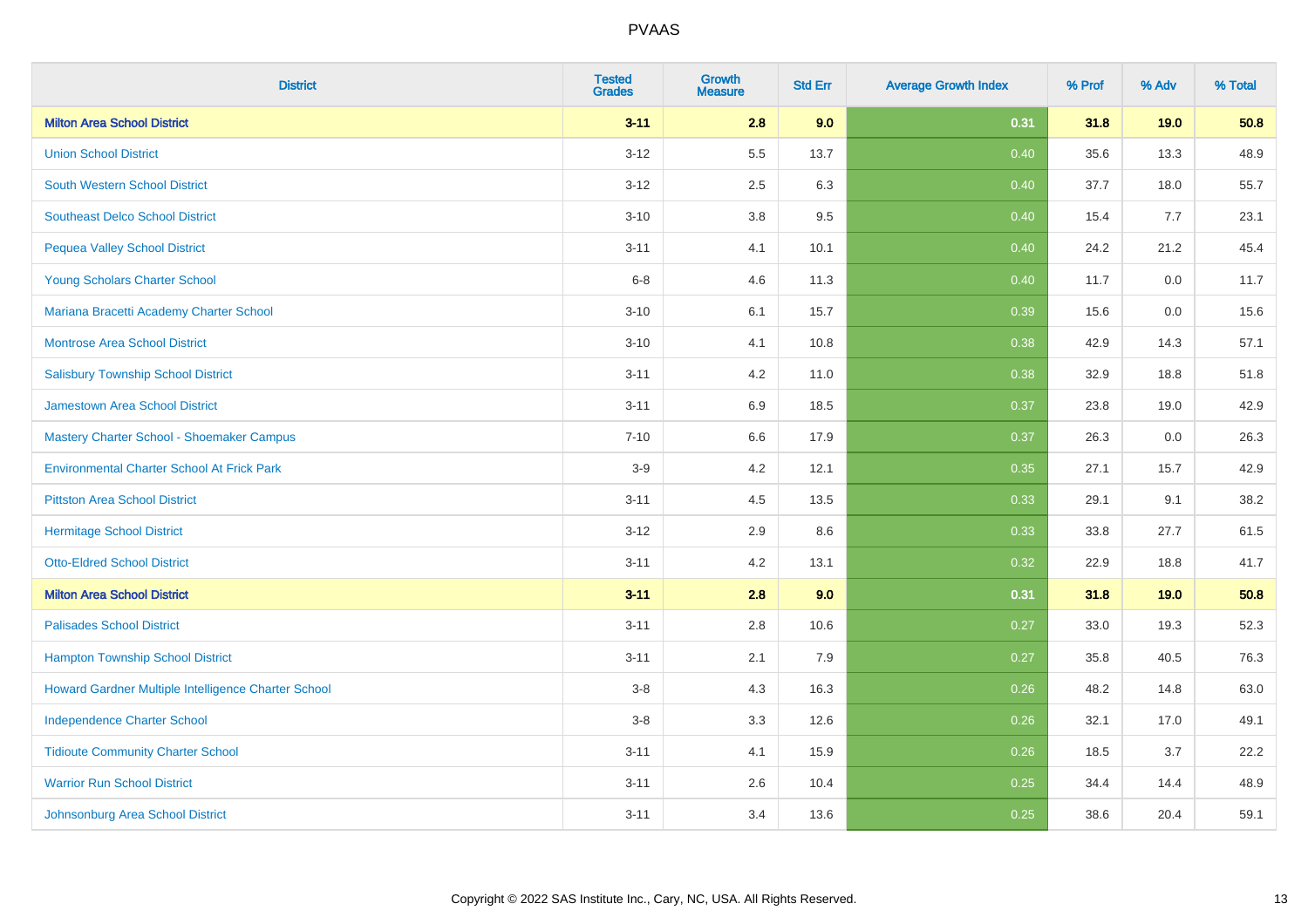| <b>District</b>                                              | <b>Tested</b><br><b>Grades</b> | Growth<br><b>Measure</b> | <b>Std Err</b> | <b>Average Growth Index</b> | % Prof | % Adv | % Total |
|--------------------------------------------------------------|--------------------------------|--------------------------|----------------|-----------------------------|--------|-------|---------|
| <b>Milton Area School District</b>                           | $3 - 11$                       | 2.8                      | 9.0            | 0.31                        | 31.8   | 19.0  | 50.8    |
| <b>Greencastle-Antrim School District</b>                    | $3 - 11$                       | 1.7                      | 6.9            | 0.25                        | 41.7   | 18.9  | 60.5    |
| <b>Carmichaels Area School District</b>                      | $3 - 10$                       | 2.9                      | 11.5           | 0.25                        | 33.8   | 7.0   | 40.8    |
| <b>Crestwood School District</b>                             | $3 - 11$                       | 2.0                      | 9.1            | 0.22                        | 33.8   | 23.8  | 57.7    |
| <b>Troy Area School District</b>                             | $3 - 10$                       | 1.9                      | 9.4            | 0.20                        | 35.0   | 14.5  | 49.6    |
| <b>Avonworth School District</b>                             | $3 - 10$                       | 1.8                      | 9.3            | 0.19                        | 43.5   | 24.4  | 67.8    |
| <b>Allegheny Valley School District</b>                      | $3 - 11$                       | 2.2                      | 11.9           | 0.18                        | 32.8   | 23.0  | 55.7    |
| <b>Bethlehem-Center School District</b>                      | $3 - 10$                       | 2.1                      | 12.3           | 0.17                        | 32.8   | 6.6   | 39.3    |
| Hatboro-Horsham School District                              | $3 - 11$                       | 1.1                      | 6.6            | 0.16                        | 33.3   | 20.3  | 53.6    |
| <b>Propel Charter School-Homestead</b>                       | $3 - 11$                       | 1.8                      | 14.0           | 0.13                        | 14.6   | 2.4   | 17.1    |
| <b>Austin Area School District</b>                           | $3 - 11$                       | 2.2                      | 18.5           | 0.12                        | 50.0   | 12.5  | 62.5    |
| <b>Chester-Upland School District</b>                        | $3 - 11$                       | 1.2                      | 12.1           | 0.10                        | 4.4    | 0.0   | 4.4     |
| Northampton Area School District                             | $3 - 11$                       | 1.2                      | 12.5           | 0.10                        | 44.1   | 5.1   | 49.2    |
| <b>Stroudsburg Area School District</b>                      | $3 - 11$                       | 0.7                      | 7.6            | 0.09                        | 36.6   | 15.0  | 51.6    |
| <b>Carlynton School District</b>                             | $3 - 11$                       | $1.0$                    | 11.5           | 0.09                        | 29.0   | 15.8  | 44.7    |
| <b>Central PA Digital Learning Foundation Charter School</b> | $3 - 11$                       | 1.7                      | 20.2           | 0.08                        | 27.3   | 0.0   | 27.3    |
| <b>Chartiers-Houston School District</b>                     | $3 - 10$                       | 0.9                      | 12.0           | 0.08                        | 36.9   | 23.1  | 60.0    |
| <b>Northgate School District</b>                             | $3 - 11$                       | 1.1                      | 13.0           | 0.08                        | 25.5   | 23.5  | 49.0    |
| <b>Riverside School District</b>                             | $3 - 11$                       | 0.7                      | 9.5            | 0.08                        | 30.9   | 12.7  | 43.6    |
| <b>Greenville Area School District</b>                       | $3 - 11$                       | $0.8\,$                  | 11.2           | 0.07                        | 35.0   | 12.5  | 47.5    |
| <b>Keystone Academy Charter School</b>                       | $3-8$                          | 0.7                      | 12.0           | 0.06                        | 28.8   | 10.2  | 39.0    |
| <b>Cameron County School District</b>                        | $3 - 12$                       | $0.8\,$                  | 14.7           | 0.05                        | 40.0   | 8.6   | 48.6    |
| <b>Shade-Central City School District</b>                    | $3 - 11$                       | 0.9                      | 17.0           | 0.05                        | 33.3   | 16.7  | 50.0    |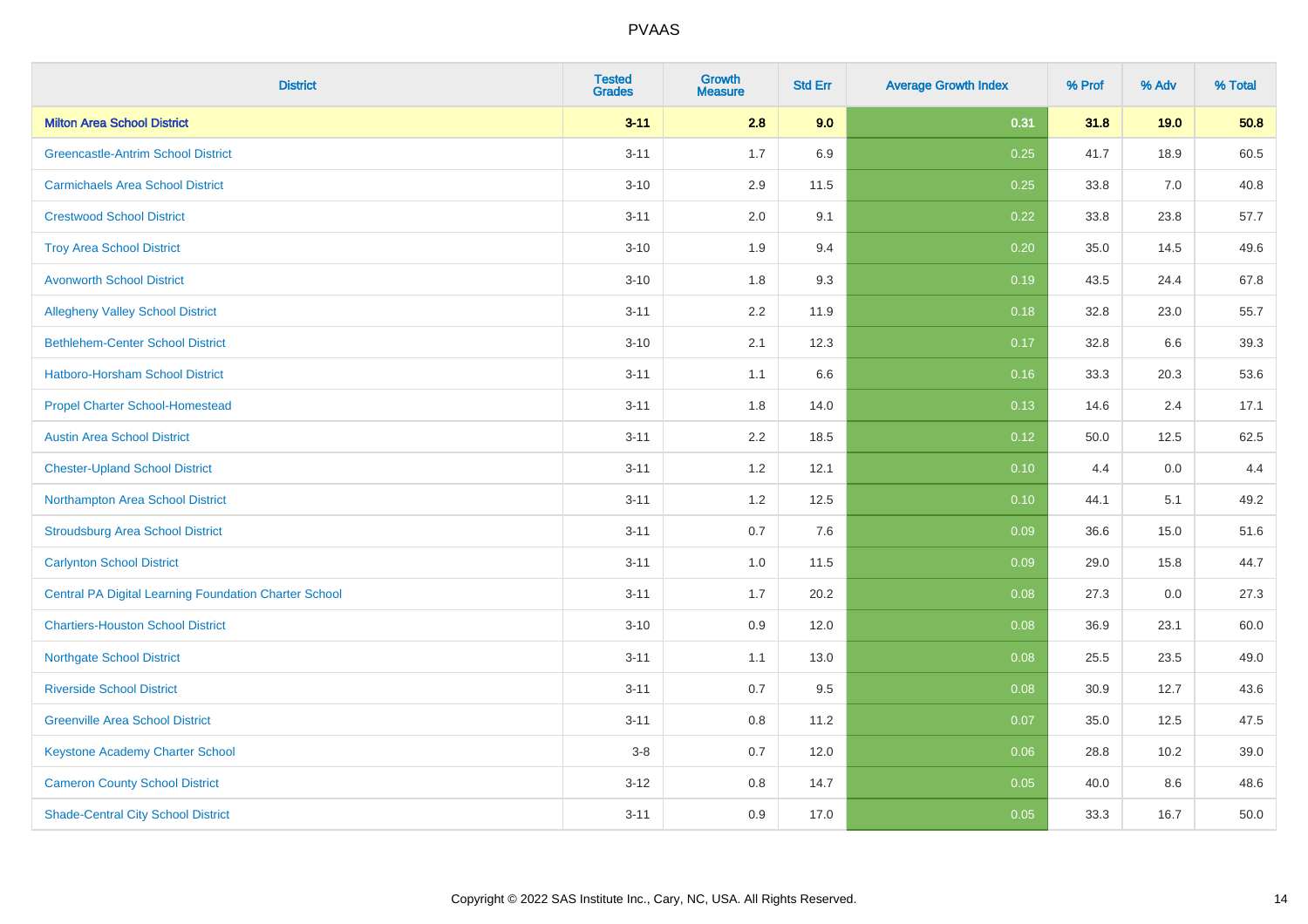| <b>District</b>                                  | <b>Tested</b><br><b>Grades</b> | <b>Growth</b><br>Measure | <b>Std Err</b> | <b>Average Growth Index</b> | % Prof | % Adv | % Total |
|--------------------------------------------------|--------------------------------|--------------------------|----------------|-----------------------------|--------|-------|---------|
| <b>Milton Area School District</b>               | $3 - 11$                       | 2.8                      | 9.0            | 0.31                        | 31.8   | 19.0  | 50.8    |
| <b>Keystone Central School District</b>          | $3 - 11$                       | 0.2                      | 6.4            | 0.04                        | 27.9   | 10.7  | 38.6    |
| <b>Midland Borough School District</b>           | $3-8$                          | 0.5                      | 17.5           | 0.03                        | 23.8   | 4.8   | 28.6    |
| Saint Clair Area School District                 | $3-8$                          | $0.3\,$                  | 14.0           | 0.02                        | 36.6   | 7.3   | 43.9    |
| <b>Tulpehocken Area School District</b>          | $3 - 12$                       | $0.2\,$                  | 9.5            | 0.02                        | 30.4   | 23.2  | 53.6    |
| <b>Sto-Rox School District</b>                   | $3 - 10$                       | 0.4                      | 16.9           | 0.02                        | 8.3    | 0.0   | 8.3     |
| First Philadelphia Preparatory Charter School    | $3-8$                          | 0.1                      | 11.2           | 0.01                        | 28.0   | 1.3   | 29.3    |
| <b>Frederick Douglass Mastery Charter School</b> | $3-8$                          | 0.1                      | 16.1           | 0.01                        | 11.5   | 3.8   | 15.4    |
| <b>Ferndale Area School District</b>             | $3 - 10$                       | $-0.0$                   | 13.5           | $-0.00$                     | 30.4   | 17.4  | 47.8    |
| <b>Highlands School District</b>                 | $3 - 11$                       | $-0.0$                   | 8.4            | $-0.00$                     | 30.9   | 12.8  | 43.6    |
| <b>Richland School District</b>                  | $3 - 11$                       | $-0.1$                   | 9.7            | $-0.01$                     | 34.0   | 30.2  | 64.2    |
| <b>Manheim Central School District</b>           | $3 - 11$                       | $-0.1$                   | 7.7            | $-0.01$                     | 31.5   | 23.6  | 55.1    |
| South Allegheny School District                  | $3 - 11$                       | $-0.3$                   | 14.2           | $-0.02$                     | 25.6   | 28.2  | 53.8    |
| <b>Lakeland School District</b>                  | $3 - 11$                       | $-0.2$                   | 10.4           | $-0.02$                     | 31.8   | 14.8  | 46.6    |
| Aspira Bilingual Cyber Charter School            | $3 - 11$                       | $-0.4$                   | 17.3           | $-0.02$                     | 4.0    | 0.0   | 4.0     |
| Jersey Shore Area School District                | $3 - 11$                       | $-0.3$                   | 7.6            | $-0.03$                     | 35.9   | 16.6  | 52.5    |
| <b>Pottsville Area School District</b>           | $3 - 12$                       | $-0.3$                   | 7.9            | $-0.03$                     | 30.4   | 9.9   | 40.4    |
| <b>Marion Center Area School District</b>        | $3 - 10$                       | $-0.3$                   | 10.1           | $-0.03$                     | 36.2   | 25.5  | 61.7    |
| <b>KIPP West Philadelphia Charter School</b>     | $3-8$                          | $-0.7$                   | 18.0           | $-0.03$                     | 15.8   | 0.0   | 15.8    |
| Wilmington Area School District                  | $3 - 11$                       | $-0.6$                   | 12.8           | $-0.04$                     | 30.9   | 18.2  | 49.1    |
| <b>Easton Area School District</b>               | $3 - 12$                       | $-0.4$                   | 6.7            | $-0.06$                     | 20.9   | 14.6  | 35.4    |
| <b>Bensalem Township School District</b>         | $3 - 11$                       | $-0.4$                   | 6.1            | $-0.06$                     | 27.1   | 13.2  | 40.4    |
| <b>Sullivan County School District</b>           | $3 - 10$                       | $-1.2$                   | 15.4           | $-0.07$                     | 27.3   | 12.1  | 39.4    |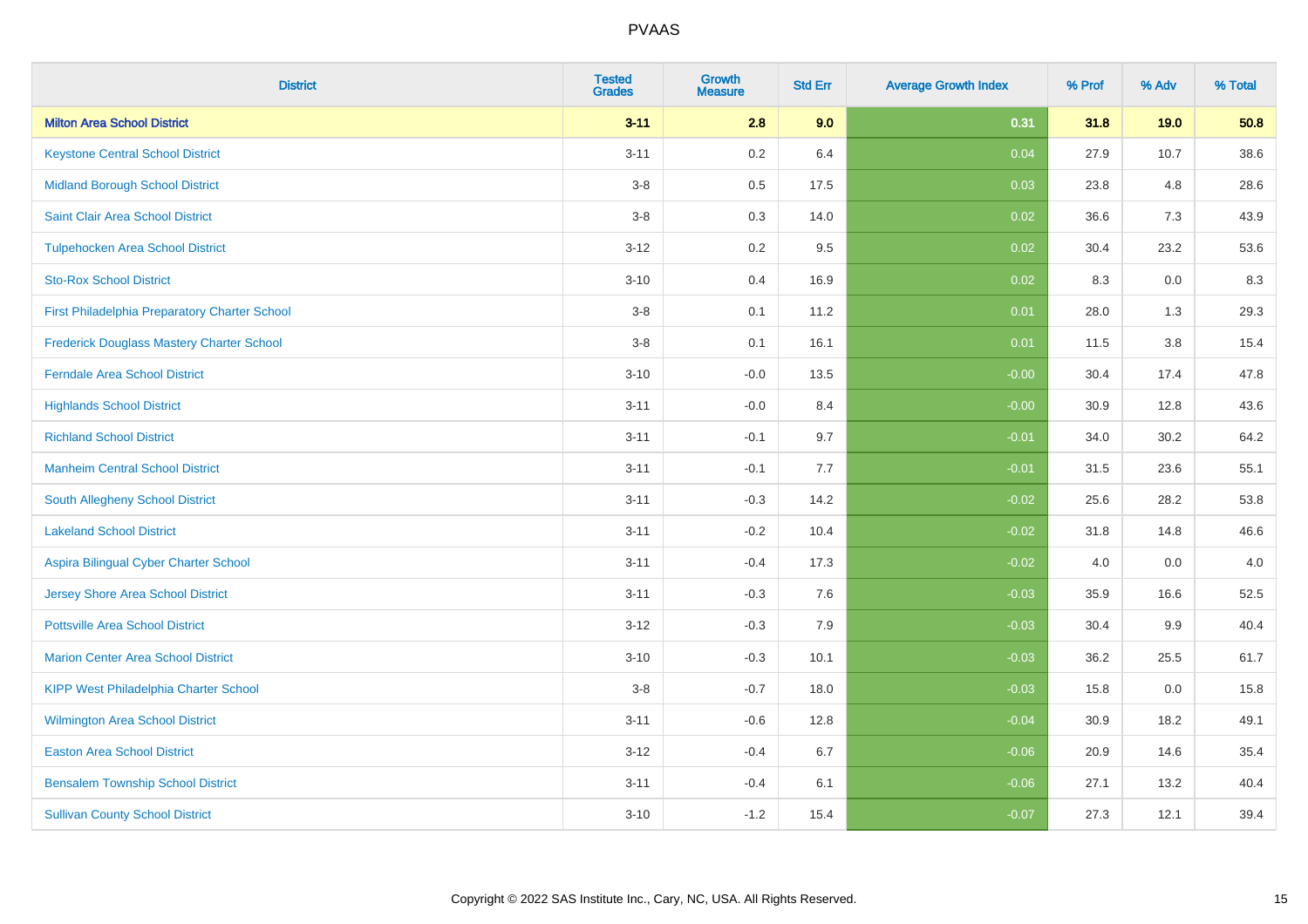| <b>District</b>                                | <b>Tested</b><br><b>Grades</b> | Growth<br><b>Measure</b> | <b>Std Err</b> | <b>Average Growth Index</b> | % Prof | % Adv | % Total |
|------------------------------------------------|--------------------------------|--------------------------|----------------|-----------------------------|--------|-------|---------|
| <b>Milton Area School District</b>             | $3 - 11$                       | 2.8                      | 9.0            | 0.31                        | 31.8   | 19.0  | 50.8    |
| <b>Greater Latrobe School District</b>         | $3 - 11$                       | $-0.6$                   | 7.2            | $-0.08$                     | 36.7   | 27.9  | 64.6    |
| <b>School Lane Charter School</b>              | $3 - 11$                       | $-1.1$                   | 12.1           | $-0.08$                     | 34.4   | 16.4  | 50.8    |
| <b>Wayne Highlands School District</b>         | $3 - 11$                       | $-0.8$                   | 8.0            | $-0.10$                     | 38.0   | 20.2  | 58.3    |
| Philadelphia Performing Arts Charter School    | $3-9$                          | $-1.3$                   | 13.0           | $-0.10$                     | 36.7   | 22.4  | 59.2    |
| <b>Wallenpaupack Area School District</b>      | $3 - 11$                       | $-1.1$                   | 8.9            | $-0.11$                     | 33.8   | 14.1  | 47.9    |
| <b>Panther Valley School District</b>          | $3 - 12$                       | $-1.2$                   | 9.9            | $-0.11$                     | 28.8   | 8.6   | 37.5    |
| <b>Rose Tree Media School District</b>         | $3 - 10$                       | $-1.0$                   | 7.1            | $-0.13$                     | 41.7   | 32.3  | 74.0    |
| <b>Collegium Charter School</b>                | $3 - 10$                       | $-1.6$                   | 8.4            | $-0.18$                     | 21.9   | 8.9   | 30.8    |
| <b>West Chester Area School District</b>       | $3 - 11$                       | $-1.0$                   | 5.5            | $-0.18$                     | 36.3   | 33.1  | 69.4    |
| <b>Riverside Beaver County School District</b> | $3 - 11$                       | $-2.0$                   | 10.0           | $-0.19$                     | 24.2   | 28.4  | 52.6    |
| South Butler County School District            | $3 - 10$                       | $-1.8$                   | 8.8            | $-0.20$                     | 49.2   | 16.4  | 65.6    |
| <b>Antietam School District</b>                | $3 - 10$                       | $-2.8$                   | 13.5           | $-0.20$                     | 23.5   | 3.9   | 27.4    |
| <b>Brentwood Borough School District</b>       | $3 - 11$                       | $-2.3$                   | 11.4           | $-0.20$                     | 33.3   | 13.9  | 47.2    |
| <b>New Day Charter School</b>                  | $7 - 11$                       | $-3.9$                   | 18.8           | $-0.20$                     | 11.8   | 0.0   | 11.8    |
| <b>Forest Area School District</b>             | $3 - 11$                       | $-3.4$                   | 15.8           | $-0.21$                     | 43.8   | 12.5  | 56.2    |
| <b>Russell Byers Charter School</b>            | $3-8$                          | $-3.1$                   | 13.5           | $-0.22$                     | 13.0   | 0.0   | 13.0    |
| <b>Lower Dauphin School District</b>           | $3 - 11$                       | $-1.7$                   | 7.0            | $-0.24$                     | 27.2   | 22.6  | 49.8    |
| <b>Esperanza Cyber Charter School</b>          | $3 - 11$                       | $-4.0$                   | 15.7           | $-0.25$                     | 6.2    | 0.0   | $6.2\,$ |
| <b>East Allegheny School District</b>          | $3 - 11$                       | $-3.0$                   | 10.5           | $-0.28$                     | 14.1   | 12.0  | 26.1    |
| <b>Vision Academy Charter School</b>           | $3-8$                          | $-5.0$                   | 17.4           | $-0.28$                     | 14.3   | 4.8   | 19.0    |
| <b>Connellsville Area School District</b>      | $3 - 11$                       | $-1.9$                   | 6.4            | $-0.29$                     | 33.3   | 11.0  | 44.3    |
| <b>West Shore School District</b>              | $3 - 12$                       | $-1.4$                   | 4.9            | $-0.29$                     | 26.2   | 21.6  | 47.9    |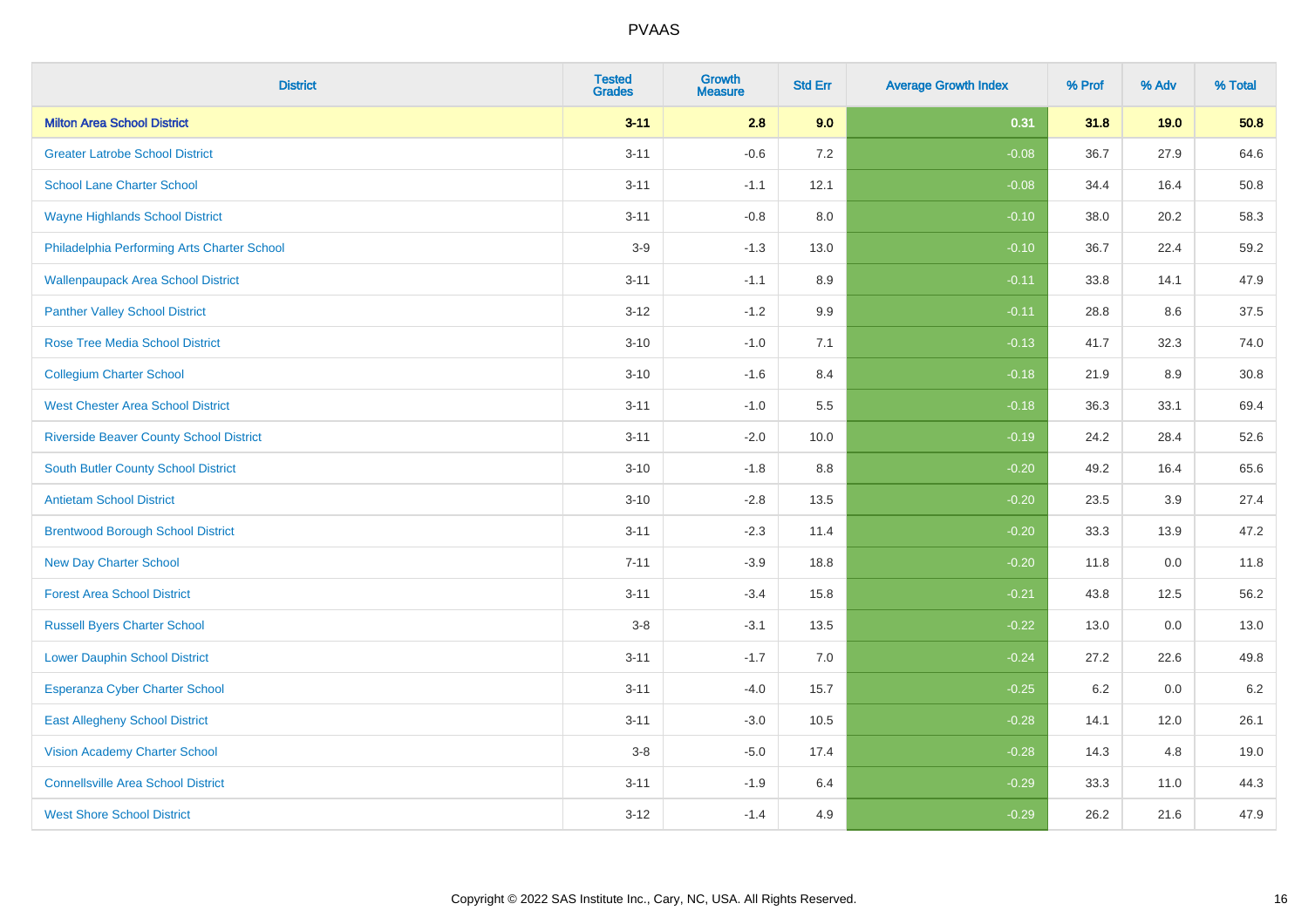| <b>District</b>                           | <b>Tested</b><br><b>Grades</b> | <b>Growth</b><br>Measure | <b>Std Err</b> | <b>Average Growth Index</b> | % Prof | % Adv   | % Total |
|-------------------------------------------|--------------------------------|--------------------------|----------------|-----------------------------|--------|---------|---------|
| <b>Milton Area School District</b>        | $3 - 11$                       | 2.8                      | 9.0            | 0.31                        | 31.8   | 19.0    | 50.8    |
| <b>Conrad Weiser Area School District</b> | $3 - 11$                       | $-2.5$                   | 7.3            | $-0.34$                     | 27.2   | 8.9     | 36.1    |
| <b>Hanover Area School District</b>       | $3 - 11$                       | $-5.6$                   | 15.8           | $-0.35$                     | 11.8   | 2.9     | 14.7    |
| Palmyra Area School District              | $3 - 11$                       | $-2.5$                   | 6.8            | $-0.36$                     | 39.4   | 25.4    | 64.8    |
| <b>Cornell School District</b>            | $3 - 11$                       | $-5.5$                   | 14.6           | $-0.37$                     | 21.6   | 13.5    | 35.1    |
| <b>Purchase Line School District</b>      | $3 - 12$                       | $-4.9$                   | 12.5           | $-0.38$                     | 25.9   | 5.2     | 31.0    |
| <b>Claysburg-Kimmel School District</b>   | $3 - 11$                       | $-4.9$                   | 12.3           | $-0.39$                     | 38.6   | 12.3    | 50.9    |
| <b>Punxsutawney Area School District</b>  | $3 - 11$                       | $-3.7$                   | 9.0            | $-0.40$                     | 33.9   | 12.6    | 46.5    |
| <b>Blue Mountain School District</b>      | $3 - 10$                       | $-3.4$                   | 8.3            | $-0.40$                     | 41.8   | 21.2    | 63.0    |
| <b>Reynolds School District</b>           | $3 - 10$                       | $-4.7$                   | 11.6           | $-0.40$                     | 33.3   | 12.1    | 45.4    |
| <b>Minersville Area School District</b>   | $3 - 11$                       | $-4.6$                   | 11.6           | $-0.40$                     | 37.0   | 8.2     | 45.2    |
| <b>Evergreen Community Charter School</b> | $6 - 11$                       | $-8.7$                   | 20.2           | $-0.42$                     | 41.7   | 16.7    | 58.3    |
| <b>Montour School District</b>            | $3 - 11$                       | $-3.4$                   | 7.6            | $-0.44$                     | 37.8   | 33.7    | 71.4    |
| <b>Propel Charter School-Montour</b>      | $3 - 10$                       | $-5.4$                   | 11.9           | $-0.45$                     | 17.5   | 4.8     | 22.2    |
| <b>Tacony Academy Charter School</b>      | $3 - 11$                       | $-6.7$                   | 14.7           | $-0.45$                     | 20.0   | 2.9     | 22.9    |
| <b>Dover Area School District</b>         | $3 - 12$                       | $-3.2$                   | 6.9            | $-0.46$                     | 34.2   | 17.1    | 51.3    |
| <b>Farrell Area School District</b>       | $3 - 11$                       | $-6.7$                   | 14.5           | $-0.46$                     | 18.4   | 7.9     | 26.3    |
| <b>Gateway School District</b>            | $3 - 11$                       | $-3.5$                   | 7.4            | $-0.46$                     | 34.4   | 21.0    | 55.5    |
| Penns Valley Area School District         | $3 - 12$                       | $-4.6$                   | 9.7            | $-0.47$                     | 32.1   | 22.6    | 54.7    |
| <b>Clearfield Area School District</b>    | $3 - 10$                       | $-4.2$                   | 8.6            | $-0.48$                     | 24.3   | 9.3     | 33.6    |
| <b>Mckeesport Area School District</b>    | $3-12$                         | $-3.8$                   | 7.6            | $-0.49$                     | 13.2   | 4.8     | 18.0    |
| <b>Eastern York School District</b>       | $3 - 11$                       | $-3.8$                   | 7.5            | $-0.50$                     | 37.3   | 21.6    | 58.9    |
| Antonia Pantoja Community Charter School  | $3-8$                          | $-7.5$                   | 14.7           | $-0.50$                     | 22.2   | $2.8\,$ | 25.0    |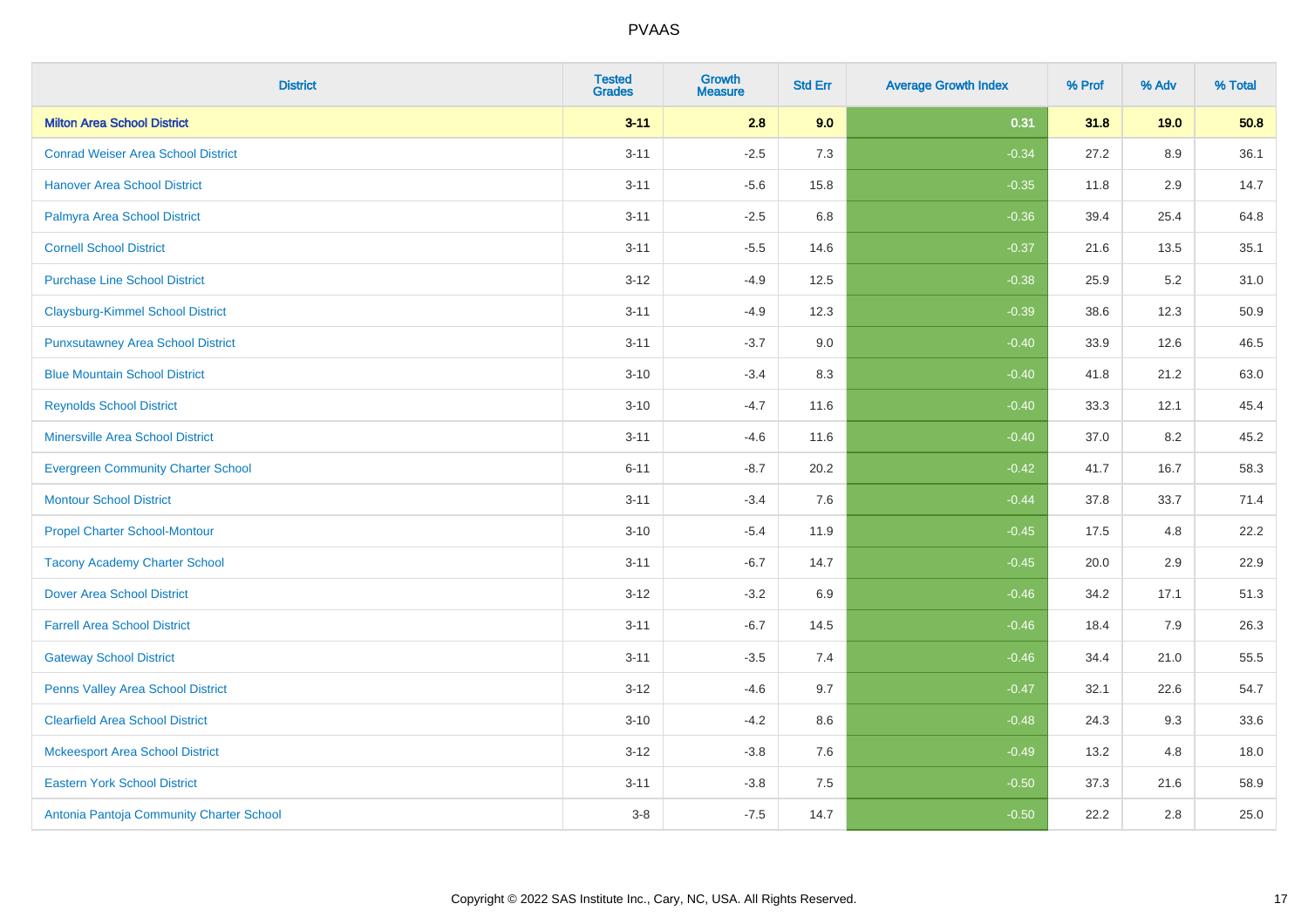| <b>District</b>                                    | <b>Tested</b><br><b>Grades</b> | Growth<br><b>Measure</b> | <b>Std Err</b> | <b>Average Growth Index</b> | % Prof | % Adv | % Total |
|----------------------------------------------------|--------------------------------|--------------------------|----------------|-----------------------------|--------|-------|---------|
| <b>Milton Area School District</b>                 | $3 - 11$                       | 2.8                      | 9.0            | 0.31                        | 31.8   | 19.0  | 50.8    |
| Jeannette City School District                     | $3 - 11$                       | $-6.6$                   | 12.9           | $-0.51$                     | 36.5   | 7.7   | 44.2    |
| <b>Propel Charter School-Northside</b>             | $3-8$                          | $-7.5$                   | 14.1           | $-0.52$                     | 7.7    | 2.6   | 10.3    |
| Millersburg Area School District                   | $3 - 11$                       | $-6.5$                   | 12.0           | $-0.53$                     | 37.1   | 14.5  | 51.6    |
| <b>Blue Ridge School District</b>                  | $3 - 11$                       | $-6.2$                   | 11.6           | $-0.53$                     | 42.9   | 14.3  | 57.1    |
| Southern Fulton School District                    | $3 - 11$                       | $-7.4$                   | 13.9           | $-0.53$                     | 26.1   | 23.9  | 50.0    |
| <b>Red Lion Area School District</b>               | $3 - 11$                       | $-3.8$                   | 7.0            | $-0.54$                     | 26.9   | 15.9  | 42.7    |
| <b>Williams Valley School District</b>             | $3 - 11$                       | $-7.0$                   | 11.8           | $-0.59$                     | 32.8   | 12.5  | 45.3    |
| Lackawanna Trail School District                   | $3 - 10$                       | $-6.7$                   | 11.2           | $-0.60$                     | 33.3   | 16.0  | 49.3    |
| <b>Turkeyfoot Valley Area School District</b>      | $3 - 12$                       | $-10.4$                  | 16.8           | $-0.61$                     | 13.0   | 13.0  | 26.1    |
| South Williamsport Area School District            | $3 - 10$                       | $-6.4$                   | 10.3           | $-0.62$                     | 37.2   | 11.6  | 48.8    |
| <b>Penn-Trafford School District</b>               | $3 - 11$                       | $-4.1$                   | 6.5            | $-0.62$                     | 36.4   | 27.1  | 63.6    |
| <b>Galeton Area School District</b>                | $3 - 11$                       | $-11.2$                  | 18.0           | $-0.62$                     | 30.0   | 5.0   | 35.0    |
| <b>Dubois Area School District</b>                 | $3 - 11$                       | $-4.2$                   | 6.6            | $-0.63$                     | 28.6   | 18.2  | 46.8    |
| <b>Northeast Bradford School District</b>          | $3 - 10$                       | $-7.8$                   | 12.4           | $-0.63$                     | 35.1   | 15.8  | 50.9    |
| <b>Keystone Education Center Charter School</b>    | $3 - 12$                       | $-12.4$                  | 19.4           | $-0.63$                     | 7.1    | 0.0   | 7.1     |
| <b>Mastery Charter School-Cleveland Elementary</b> | $3-8$                          | $-11.1$                  | 17.4           | $-0.63$                     | 4.6    | 4.6   | 9.1     |
| Jim Thorpe Area School District                    | $3 - 11$                       | $-5.9$                   | 9.3            | $-0.63$                     | 33.1   | 9.4   | 42.5    |
| <b>Elk Lake School District</b>                    | $3 - 11$                       | $-7.0$                   | 10.9           | $-0.64$                     | 30.5   | 13.4  | 43.9    |
| <b>New Foundations Charter School</b>              | $3 - 11$                       | $-7.0$                   | 10.8           | $-0.65$                     | 25.0   | 7.1   | 32.1    |
| Urban Pathways 6-12 Charter School                 | $6 - 11$                       | $-11.8$                  | 17.9           | $-0.65$                     | 5.3    | 0.0   | 5.3     |
| <b>Delaware Valley School District</b>             | $3 - 11$                       | $-4.4$                   | 6.7            | $-0.66$                     | 39.4   | 21.4  | 60.9    |
| <b>Wyoming Area School District</b>                | $3 - 10$                       | $-6.3$                   | 9.5            | $-0.66$                     | 35.1   | 18.4  | 53.5    |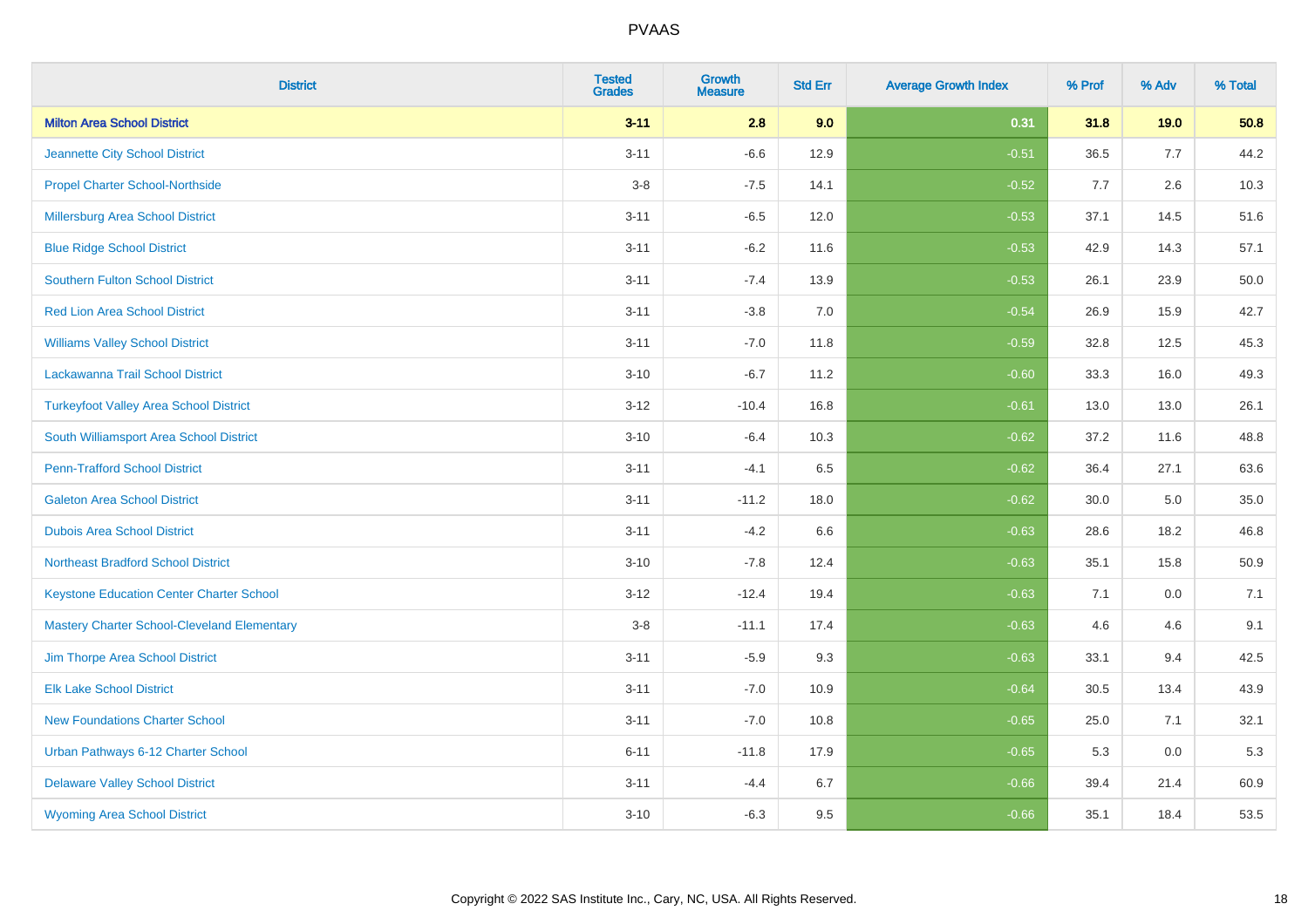| <b>District</b>                                        | <b>Tested</b><br><b>Grades</b> | <b>Growth</b><br>Measure | <b>Std Err</b> | <b>Average Growth Index</b> | % Prof | % Adv | % Total |
|--------------------------------------------------------|--------------------------------|--------------------------|----------------|-----------------------------|--------|-------|---------|
| <b>Milton Area School District</b>                     | $3 - 11$                       | 2.8                      | 9.0            | 0.31                        | 31.8   | 19.0  | 50.8    |
| <b>Charleroi School District</b>                       | $3 - 11$                       | $-6.7$                   | 10.1           | $-0.66$                     | 34.4   | 7.5   | 41.9    |
| <b>North Star School District</b>                      | $3 - 11$                       | $-6.9$                   | 10.2           | $-0.67$                     | 32.6   | 22.8  | 55.4    |
| <b>Northwest Area School District</b>                  | $3 - 10$                       | $-8.4$                   | 12.5           | $-0.67$                     | 38.2   | 9.1   | 47.3    |
| <b>Yough School District</b>                           | $3 - 10$                       | $-6.3$                   | 9.0            | $-0.70$                     | 32.5   | 13.0  | 45.5    |
| <b>Radnor Township School District</b>                 | $3 - 12$                       | $-5.9$                   | 8.3            | $-0.71$                     | 42.0   | 39.2  | 81.2    |
| <b>Pine-Richland School District</b>                   | $3 - 11$                       | $-4.3$                   | 5.9            | $-0.72$                     | 39.9   | 36.3  | 76.2    |
| <b>Wellsboro Area School District</b>                  | $3 - 11$                       | $-7.6$                   | 10.3           | $-0.73$                     | 35.7   | 23.5  | 59.2    |
| <b>Jenkintown School District</b>                      | $3 - 11$                       | $-11.9$                  | 16.0           | $-0.74$                     | 34.5   | 20.7  | 55.2    |
| <b>Ephrata Area School District</b>                    | $3 - 11$                       | $-4.8$                   | 6.4            | $-0.75$                     | 27.2   | 22.5  | 49.6    |
| <b>Washington School District</b>                      | $3 - 11$                       | $-9.3$                   | 11.8           | $-0.78$                     | 16.7   | 6.1   | 22.7    |
| <b>Steelton-Highspire School District</b>              | $3 - 11$                       | $-8.4$                   | 10.5           | $-0.80$                     | 4.2    | 1.0   | $5.2\,$ |
| <b>Mohawk Area School District</b>                     | $3 - 11$                       | $-8.3$                   | 10.2           | $-0.81$                     | 41.1   | 18.9  | 60.0    |
| Erie Rise Leadership Academy Charter School            | $3-8$                          | $-14.2$                  | 17.2           | $-0.82$                     | 0.0    | 0.0   | 0.0     |
| Shenango Area School District                          | $3 - 11$                       | $-8.7$                   | 10.5           | $-0.83$                     | 32.2   | 21.8  | 54.0    |
| <b>Mid Valley School District</b>                      | $3 - 10$                       | $-7.2$                   | 8.4            | $-0.85$                     | 30.9   | 8.7   | 39.6    |
| <b>Chester Charter Scholars Academy Charter School</b> | $3 - 12$                       | $-11.0$                  | 12.8           | $-0.85$                     | 11.8   | 0.0   | 11.8    |
| <b>Pottsgrove School District</b>                      | $3 - 11$                       | $-6.7$                   | 7.6            | $-0.88$                     | 28.0   | 14.0  | 41.9    |
| <b>Union Area School District</b>                      | $3 - 11$                       | $-12.1$                  | 13.6           | $-0.88$                     | 44.4   | 8.9   | 53.3    |
| <b>Brookville Area School District</b>                 | $3 - 11$                       | $-8.4$                   | 9.4            | $-0.89$                     | 40.7   | 20.4  | 61.1    |
| <b>Whitehall-Coplay School District</b>                | $3 - 11$                       | $-5.8$                   | 6.5            | $-0.89$                     | 28.2   | 14.3  | 42.5    |
| Lincoln Leadership Academy Charter School              | $3 - 12$                       | $-12.7$                  | 13.8           | $-0.92$                     | 10.9   | 2.2   | 13.0    |
| Schuylkill Haven Area School District                  | $3 - 11$                       | $-9.9$                   | 10.6           | $-0.93$                     | 24.4   | 10.5  | 34.9    |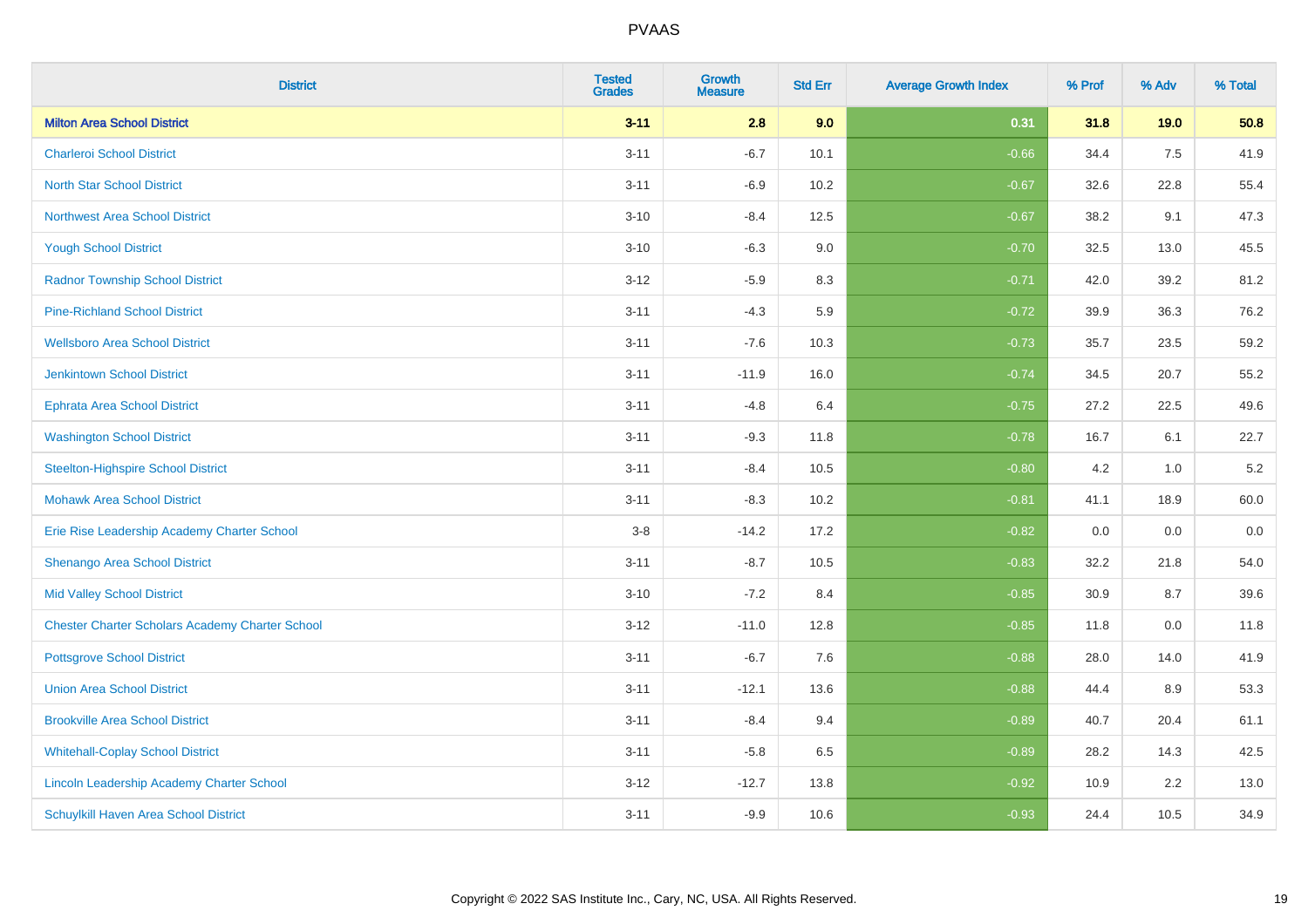| <b>District</b>                          | <b>Tested</b><br><b>Grades</b> | Growth<br><b>Measure</b> | <b>Std Err</b> | <b>Average Growth Index</b> | % Prof | % Adv | % Total  |
|------------------------------------------|--------------------------------|--------------------------|----------------|-----------------------------|--------|-------|----------|
| <b>Milton Area School District</b>       | $3 - 11$                       | 2.8                      | 9.0            | 0.31                        | 31.8   | 19.0  | 50.8     |
| <b>Burgettstown Area School District</b> | $3 - 11$                       | $-10.6$                  | 11.4           | $-0.93$                     | 33.3   | 10.7  | 44.0     |
| <b>Freeport Area School District</b>     | $3 - 10$                       | $-8.8$                   | 9.3            | $-0.94$                     | 35.4   | 24.4  | 59.8     |
| <b>Derry Area School District</b>        | $3 - 11$                       | $-9.5$                   | 9.7            | $-0.97$                     | 36.1   | 11.1  | 47.2     |
| Salisbury-Elk Lick School District       | $3 - 11$                       | $-17.5$                  | 17.4           | $-1.00$                     | 23.8   | 19.0  | 42.9     |
| Propel Charter School - Braddock Hills   | $3 - 11$                       | $-11.9$                  | 11.7           | $-1.01$                     | 13.0   | 4.4   | 17.4     |
| <b>Exeter Township School District</b>   | $3 - 11$                       | $-7.6$                   | 7.3            | $-1.04$                     | 34.4   | 19.6  | 54.1     |
| <b>Girard School District</b>            | $3 - 11$                       | $-10.2$                  | 9.7            | $-1.04$                     | 40.7   | 16.7  | 57.4     |
| Northern Tioga School District           | $3 - 12$                       | $-9.6$                   | 9.2            | $-1.05$                     | 42.6   | 17.8  | 60.5     |
| <b>Middletown Area School District</b>   | $3 - 11$                       | $-10.6$                  | 10.0           | $-1.06$                     | 25.2   | 15.2  | 40.4     |
| North Penn School District               | $3 - 11$                       | $-4.5$                   | 4.1            | $-1.07$                     | 30.3   | 30.6  | 60.9     |
| <b>Freedom Area School District</b>      | $3 - 11$                       | $-12.0$                  | 10.9           | $-1.10$                     | 30.3   | 11.8  | 42.1     |
| <b>United School District</b>            | $3 - 11$                       | $-12.9$                  | 11.6           | $-1.11$                     | 29.8   | 25.4  | 55.2     |
| <b>Windber Area School District</b>      | $3 - 11$                       | $-11.9$                  | 10.6           | $-1.12$                     | 25.0   | 25.0  | 50.0     |
| <b>Valley Grove School District</b>      | $3 - 10$                       | $-14.1$                  | 12.5           | $-1.13$                     | 43.6   | 14.6  | 58.2     |
| <b>Cambria Heights School District</b>   | $3 - 10$                       | $-10.8$                  | 9.3            | $-1.15$                     | 28.3   | 16.8  | 45.1     |
| <b>Rochester Area School District</b>    | $3 - 11$                       | $-15.1$                  | 12.8           | $-1.18$                     | 21.2   | 9.6   | 30.8     |
| Insight PA Cyber Charter School          | $3 - 11$                       | $-21.5$                  | 17.8           | $-1.20$                     | 42.3   | 7.7   | 50.0     |
| Oil City Area School District            | $3 - 11$                       | $-10.6$                  | 8.8            | $-1.20$                     | 23.7   | 13.0  | 36.6     |
| <b>Central Greene School District</b>    | $3 - 11$                       | $-11.4$                  | 9.5            | $-1.20$                     | 24.6   | 5.4   | $30.0\,$ |
| <b>Universal Alcorn Charter School</b>   | $3-8$                          | $-17.1$                  | 14.2           | $-1.20$                     | 5.1    | 2.6   | 7.7      |
| <b>Deer Lakes School District</b>        | $3 - 11$                       | $-12.0$                  | 9.9            | $-1.21$                     | 31.4   | 19.6  | 51.0     |
| <b>Perkiomen Valley School District</b>  | $3 - 11$                       | $-7.1$                   | 5.8            | $-1.21$                     | 39.9   | 28.2  | 68.2     |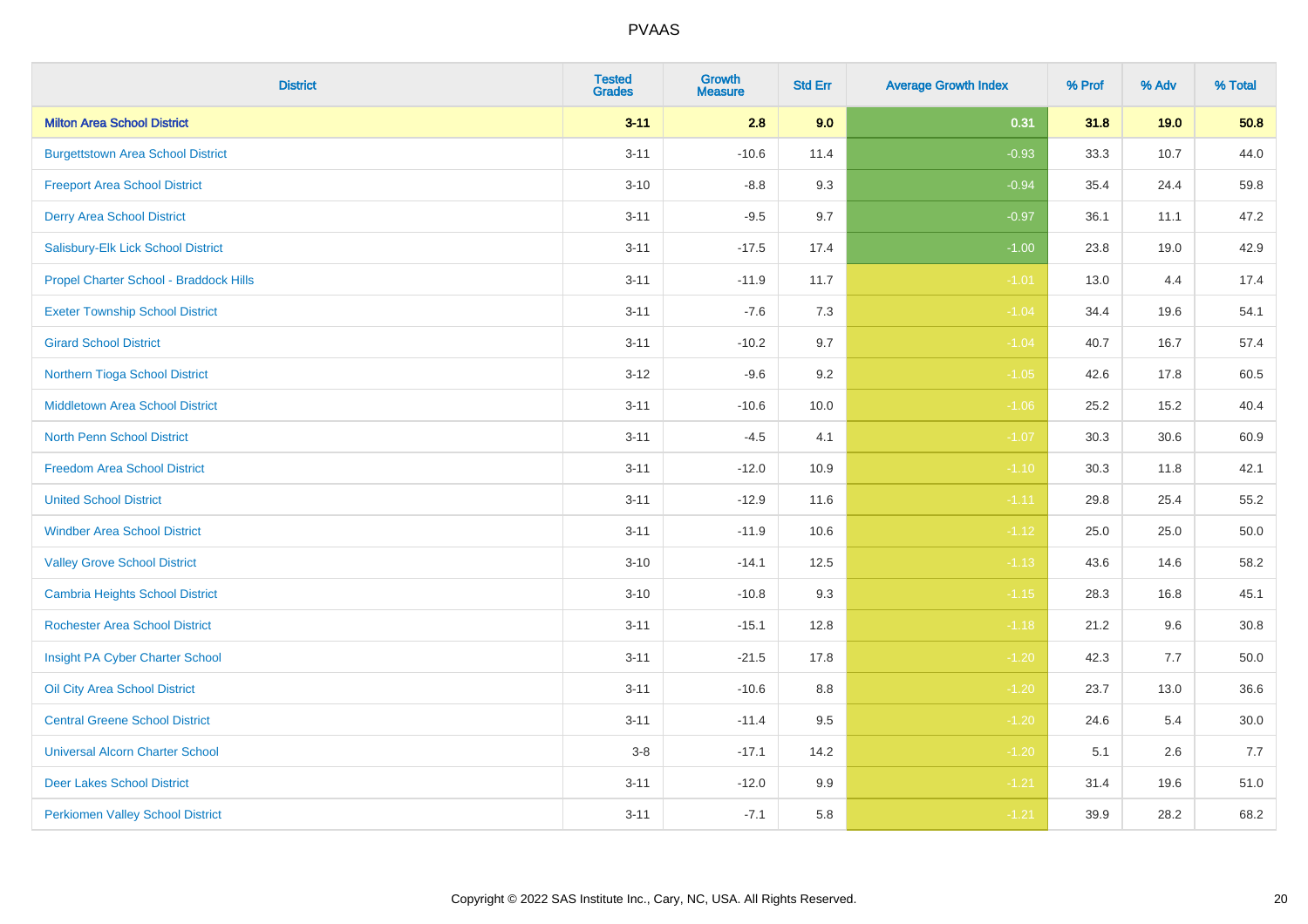| <b>District</b>                                 | <b>Tested</b><br><b>Grades</b> | Growth<br><b>Measure</b> | <b>Std Err</b> | <b>Average Growth Index</b> | % Prof | % Adv | % Total |
|-------------------------------------------------|--------------------------------|--------------------------|----------------|-----------------------------|--------|-------|---------|
| <b>Milton Area School District</b>              | $3 - 11$                       | 2.8                      | 9.0            | 0.31                        | 31.8   | 19.0  | 50.8    |
| California Area School District                 | $3 - 10$                       | $-15.9$                  | 13.0           | $-1.22$                     | 32.7   | 20.0  | 52.7    |
| <b>Cornwall-Lebanon School District</b>         | $3 - 11$                       | $-6.9$                   | 5.7            | $-1.22$                     | 31.8   | 23.5  | 55.3    |
| <b>Governor Mifflin School District</b>         | $3 - 11$                       | $-8.1$                   | 6.5            | $-1.23$                     | 37.1   | 14.6  | 51.7    |
| <b>Scranton School District</b>                 | $3 - 12$                       | $-10.4$                  | 8.3            | $-1.25$                     | 20.6   | 8.8   | 29.4    |
| <b>Innovative Arts Academy Charter School</b>   | $6 - 11$                       | $-13.5$                  | 10.8           | $-1.25$                     | 5.8    | 2.3   | 8.0     |
| <b>KIPP Philadelphia Charter School</b>         | $3 - 8$                        | $-17.0$                  | 13.4           | $-1.26$                     | 12.2   | 0.0   | 12.2    |
| Northern Lebanon School District                | $3 - 11$                       | $-10.5$                  | 8.3            | $-1.26$                     | 31.4   | 11.8  | 43.1    |
| <b>Iroquois School District</b>                 | $3 - 11$                       | $-12.7$                  | 9.9            | $-1.27$                     | 37.0   | 12.0  | 49.0    |
| <b>Lebanon School District</b>                  | $3 - 11$                       | $-7.6$                   | 5.9            | $-1.28$                     | 16.5   | 2.8   | 19.3    |
| <b>Spring Grove Area School District</b>        | $3 - 11$                       | $-8.6$                   | 6.7            | $-1.28$                     | 41.5   | 19.9  | 61.4    |
| <b>Norristown Area School District</b>          | $3 - 12$                       | $-9.4$                   | 7.1            | $-1.31$                     | 24.0   | 5.7   | 29.7    |
| <b>Coatesville Area School District</b>         | $3 - 11$                       | $-9.8$                   | 7.4            | $-1.31$                     | 19.9   | 6.2   | 26.1    |
| <b>Mercer Area School District</b>              | $3 - 11$                       | $-15.0$                  | 11.3           | $-1.32$                     | 31.5   | 26.0  | 57.5    |
| <b>Ringgold School District</b>                 | $3 - 11$                       | $-10.0$                  | 7.6            | $-1.32$                     | 28.3   | 8.0   | 36.4    |
| <b>Forbes Road School District</b>              | $3 - 11$                       | $-24.1$                  | 18.2           | $-1.32$                     | 23.5   | 5.9   | 29.4    |
| <b>Woodland Hills School District</b>           | $3 - 12$                       | $-11.7$                  | 8.8            | $-1.33$                     | 11.0   | 6.6   | 17.5    |
| <b>Mount Pleasant Area School District</b>      | $3 - 11$                       | $-12.6$                  | 9.3            | $-1.34$                     | 25.8   | 16.7  | 42.5    |
| <b>Franklin Towne Charter Elementary School</b> | $3-8$                          | $-23.3$                  | 17.4           | $-1.34$                     | 23.8   | 9.5   | 33.3    |
| Penn Cambria School District                    | $3 - 11$                       | $-12.1$                  | 9.0            | $-1.35$                     | 33.6   | 15.6  | 49.2    |
| <b>Clarion-Limestone Area School District</b>   | $3 - 12$                       | $-18.4$                  | 13.6           | $-1.35$                     | 33.3   | 19.6  | 52.9    |
| <b>Haverford Township School District</b>       | $3 - 11$                       | $-8.1$                   | 6.0            | $-1.35$                     | 38.0   | 36.2  | 74.2    |
| <b>Forest Hills School District</b>             | $3 - 11$                       | $-12.4$                  | 9.1            | $-1.36$                     | 32.8   | 9.8   | 42.6    |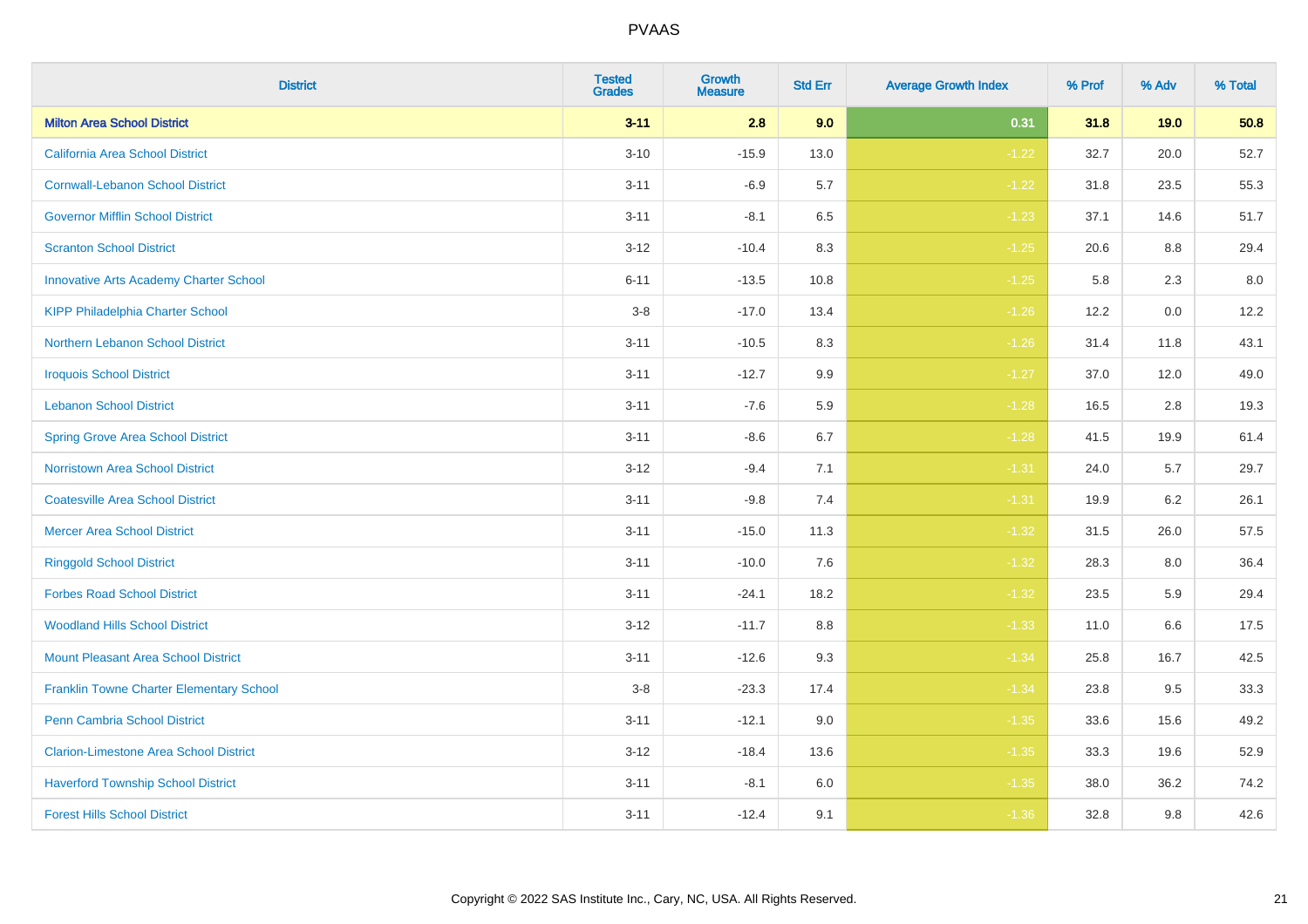| <b>District</b>                                    | <b>Tested</b><br><b>Grades</b> | <b>Growth</b><br><b>Measure</b> | <b>Std Err</b> | <b>Average Growth Index</b> | % Prof | % Adv | % Total |
|----------------------------------------------------|--------------------------------|---------------------------------|----------------|-----------------------------|--------|-------|---------|
| <b>Milton Area School District</b>                 | $3 - 11$                       | 2.8                             | 9.0            | 0.31                        | 31.8   | 19.0  | 50.8    |
| <b>Central Dauphin School District</b>             | $3 - 11$                       | $-5.8$                          | 4.2            | $-1.37$                     | 30.9   | 11.0  | 42.0    |
| <b>Cocalico School District</b>                    | $3 - 11$                       | $-10.7$                         | 7.6            | $-1.39$                     | 25.4   | 26.5  | 51.8    |
| <b>Western Beaver County School District</b>       | $3 - 11$                       | $-20.7$                         | 14.9           | $-1.39$                     | 47.2   | 13.9  | 61.1    |
| <b>Nazareth Area School District</b>               | $3 - 11$                       | $-9.6$                          | 6.8            | $-1.40$                     | 41.7   | 22.6  | 64.3    |
| <b>Redbank Valley School District</b>              | $3 - 11$                       | $-16.7$                         | 11.9           | $-1.40$                     | 23.4   | 20.3  | 43.8    |
| <b>Portage Area School District</b>                | $3 - 10$                       | $-18.0$                         | 12.7           | $-1.41$                     | 32.1   | 18.9  | 50.9    |
| Northwood Academy Charter School                   | $3-8$                          | $-17.4$                         | 12.3           | $-1.41$                     | 29.1   | 7.3   | 36.4    |
| <b>Executive Education Academy Charter School</b>  | $3 - 10$                       | $-25.7$                         | 17.9           | $-1.43$                     | 38.1   | 0.0   | 38.1    |
| <b>Fort Leboeuf School District</b>                | $3 - 11$                       | $-12.5$                         | $8.6\,$        | $-1.45$                     | 29.9   | 25.7  | 55.6    |
| <b>Lincoln Park Performing Arts Charter School</b> | $7 - 11$                       | $-15.9$                         | 10.9           | $-1.45$                     | 43.7   | 25.3  | 69.0    |
| Ambridge Area School District                      | $3 - 12$                       | $-13.7$                         | 9.3            | $-1.46$                     | 28.1   | 9.9   | 38.0    |
| <b>Kiski Area School District</b>                  | $3 - 11$                       | $-12.1$                         | 8.1            | $-1.49$                     | 32.7   | 17.0  | 49.7    |
| <b>Muncy School District</b>                       | $3 - 11$                       | $-16.3$                         | 10.8           | $-1.51$                     | 41.9   | 15.1  | 57.0    |
| <b>Lower Moreland Township School District</b>     | $3 - 11$                       | $-11.2$                         | 7.3            | $-1.52$                     | 33.7   | 26.8  | 60.5    |
| <b>Wilson School District</b>                      | $3 - 12$                       | $-16.3$                         | 10.6           | $-1.53$                     | 37.6   | 19.4  | 57.0    |
| <b>Albert Gallatin Area School District</b>        | $3 - 11$                       | $-13.5$                         | 8.7            | $-1.55$                     | 25.2   | 12.9  | 38.1    |
| Mt Lebanon School District                         | $3 - 11$                       | $-10.2$                         | 6.5            | $-1.56$                     | 39.4   | 40.1  | 79.4    |
| Northern Lehigh School District                    | $3 - 12$                       | $-18.1$                         | 11.5           | $-1.58$                     | 29.2   | 13.9  | 43.1    |
| <b>Centennial School District</b>                  | $3 - 10$                       | $-9.0$                          | 5.6            | $-1.59$                     | 30.8   | 10.3  | 41.1    |
| <b>Chichester School District</b>                  | $3 - 11$                       | $-18.6$                         | 11.6           | $-1.60$                     | 21.9   | 6.8   | 28.8    |
| Southern Huntingdon County School District         | $3 - 11$                       | $-17.4$                         | 10.7           | $-1.62$                     | 26.8   | 12.2  | 39.0    |
| <b>West Greene School District</b>                 | $3 - 11$                       | $-21.5$                         | 13.1           | $-1.63$                     | 19.6   | 9.8   | 29.4    |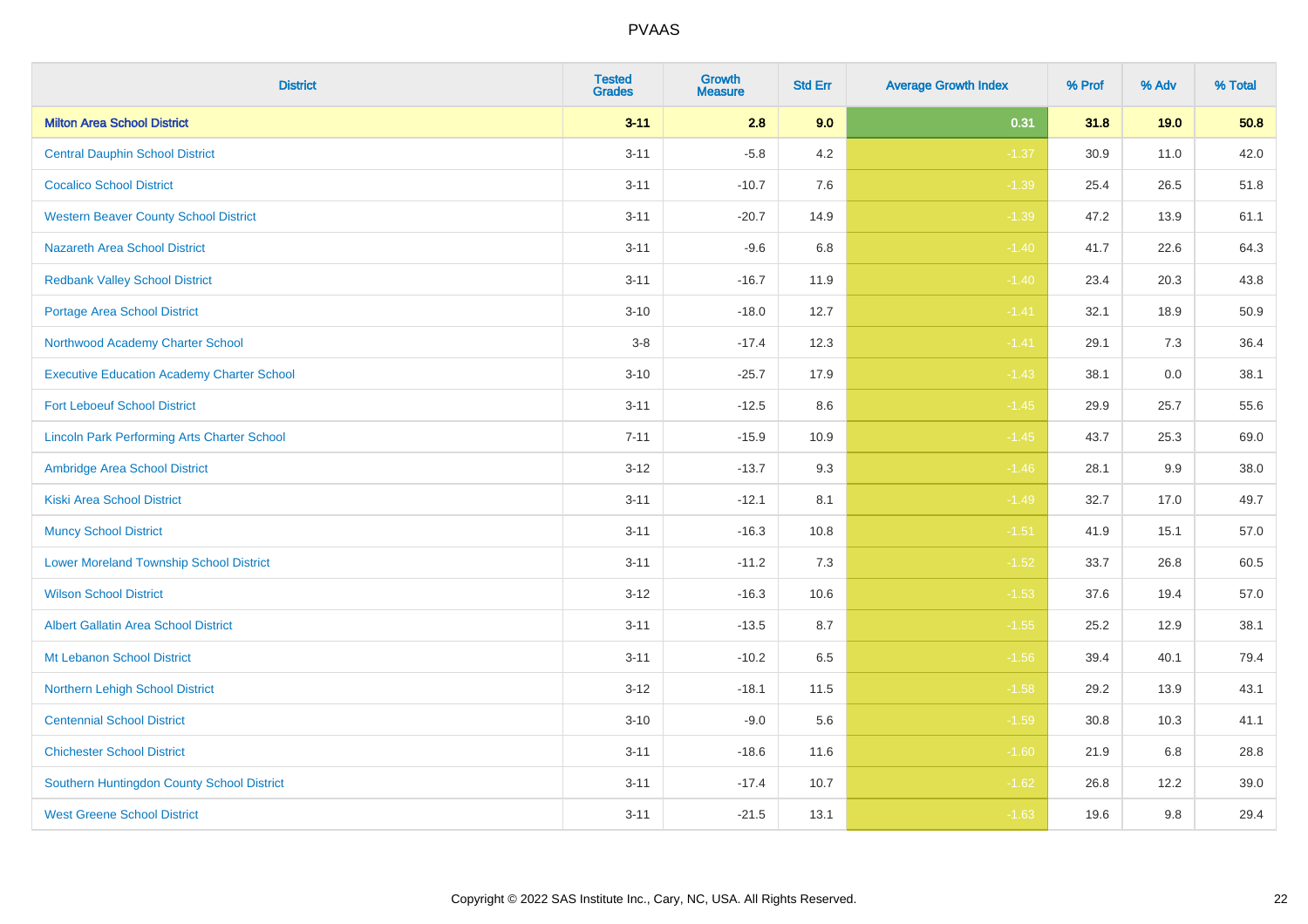| <b>District</b>                                        | <b>Tested</b><br><b>Grades</b> | <b>Growth</b><br><b>Measure</b> | <b>Std Err</b> | <b>Average Growth Index</b> | % Prof | % Adv | % Total |
|--------------------------------------------------------|--------------------------------|---------------------------------|----------------|-----------------------------|--------|-------|---------|
| <b>Milton Area School District</b>                     | $3 - 11$                       | 2.8                             | 9.0            | 0.31                        | 31.8   | 19.0  | 50.8    |
| <b>Mahanoy Area School District</b>                    | $3 - 10$                       | $-19.8$                         | 11.7           | $-1.69$                     | 21.2   | 6.1   | 27.3    |
| <b>Tussey Mountain School District</b>                 | $3 - 12$                       | $-19.2$                         | 11.4           | $-1.69$                     | 29.6   | 14.1  | 43.7    |
| <b>South Middleton School District</b>                 | $3 - 11$                       | $-15.4$                         | 9.0            | $-1.70$                     | 32.6   | 18.2  | 50.8    |
| Mastery Charter School-Francis D. Pastorius Elementary | $3-8$                          | $-34.0$                         | 19.8           | $-1.71$                     | 0.0    | 0.0   | 0.0     |
| Alliance For Progress Charter School                   | $3-8$                          | $-28.7$                         | 16.5           | $-1.74$                     | 12.5   | 0.0   | 12.5    |
| <b>Bristol Borough School District</b>                 | $3 - 12$                       | $-19.5$                         | 11.2           | $-1.75$                     | 16.9   | 10.4  | 27.3    |
| <b>Annville-Cleona School District</b>                 | $3 - 12$                       | $-17.2$                         | 9.8            | $-1.75$                     | 32.4   | 18.5  | 50.9    |
| Daniel Boone Area School District                      | $3 - 12$                       | $-14.2$                         | 7.9            | $-1.79$                     | 29.0   | 14.8  | 43.8    |
| <b>Canton Area School District</b>                     | $3 - 11$                       | $-22.0$                         | 12.2           | $-1.80$                     | 28.6   | 12.7  | 41.3    |
| <b>Berwick Area School District</b>                    | $3 - 11$                       | $-14.3$                         | 7.9            | $-1.80$                     | 26.1   | 12.8  | 38.9    |
| <b>Big Beaver Falls Area School District</b>           | $3 - 11$                       | $-18.9$                         | 10.5           | $-1.80$                     | 17.9   | 9.5   | 27.4    |
| Catasauqua Area School District                        | $3 - 12$                       | $-19.2$                         | 10.5           | $-1.81$                     | 15.6   | 12.2  | 27.8    |
| <b>Glendale School District</b>                        | $3 - 10$                       | $-23.9$                         | 13.1           | $-1.82$                     | 45.1   | 7.8   | 52.9    |
| <b>Keystone School District</b>                        | $3 - 11$                       | $-22.0$                         | 11.9           | $-1.85$                     | 41.9   | 19.4  | 61.3    |
| <b>Weatherly Area School District</b>                  | $3 - 11$                       | $-28.3$                         | 15.1           | $-1.87$                     | 22.9   | 14.3  | 37.1    |
| <b>Souderton Area School District</b>                  | $3 - 11$                       | $-10.1$                         | 5.4            | $-1.88$                     | 37.2   | 18.1  | 55.3    |
| <b>Pottstown School District</b>                       | $3 - 12$                       | $-17.7$                         | 9.4            | $-1.89$                     | 21.7   | 3.3   | 25.0    |
| <b>West Oak Lane Charter School</b>                    | $3-8$                          | $-24.4$                         | 12.9           | $-1.89$                     | 23.5   | 0.0   | 23.5    |
| Propel Charter School-Pitcairn                         | $3-8$                          | $-28.0$                         | 14.8           | $-1.89$                     | 11.1   | 2.8   | 13.9    |
| Juniata Valley School District                         | $3 - 11$                       | $-25.7$                         | 13.3           | $-1.92$                     | 39.6   | 6.2   | 45.8    |
| <b>Mount Carmel Area School District</b>               | $3 - 11$                       | $-18.6$                         | 9.6            | $-1.93$                     | 28.6   | 8.9   | 37.5    |
| La Academia Partnership Charter School                 | $6 - 11$                       | $-38.4$                         | 19.5           | $-1.96$                     | 0.0    | 0.0   | $0.0\,$ |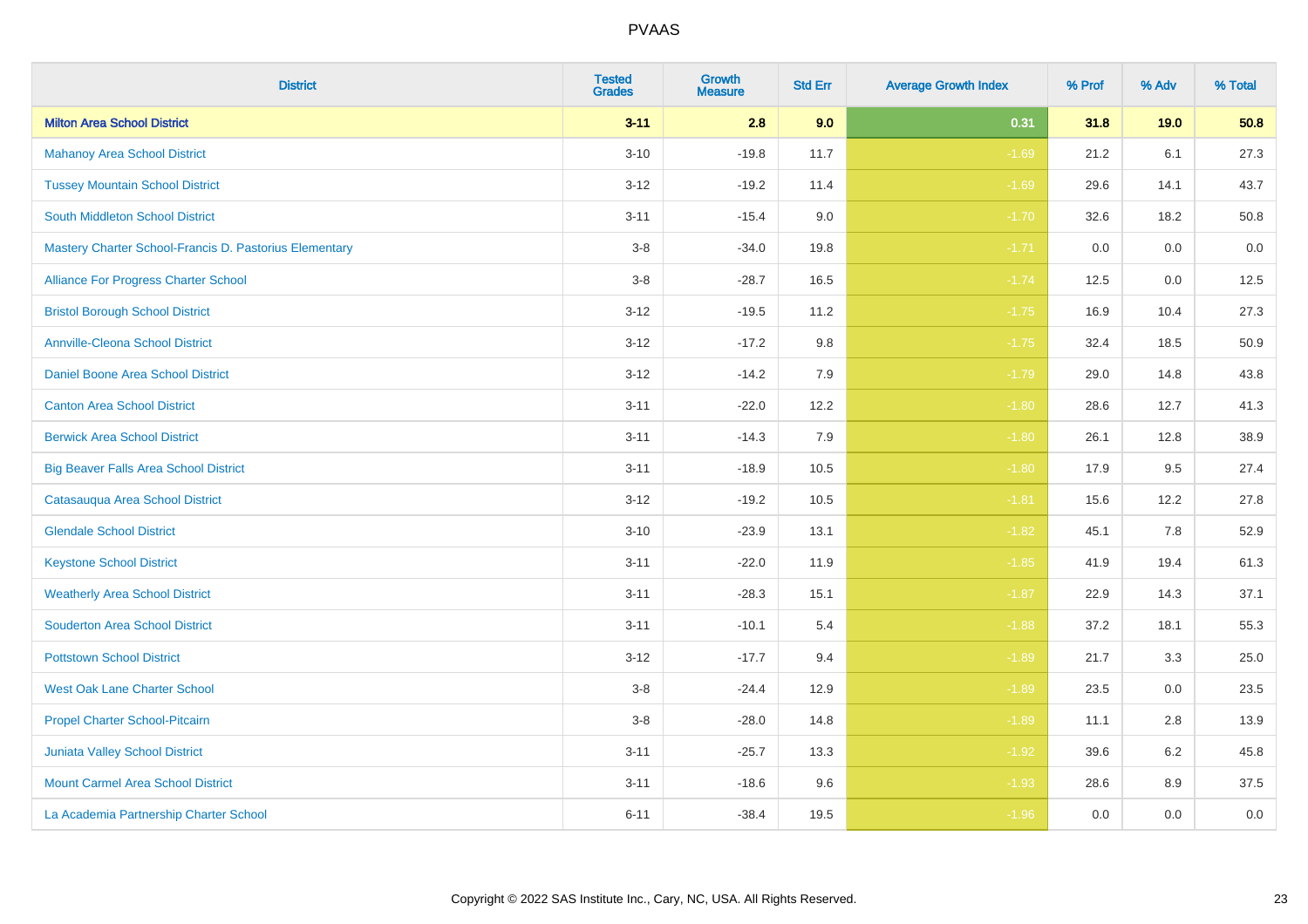| <b>District</b>                               | <b>Tested</b><br><b>Grades</b> | Growth<br><b>Measure</b> | <b>Std Err</b> | <b>Average Growth Index</b> | % Prof | % Adv | % Total |
|-----------------------------------------------|--------------------------------|--------------------------|----------------|-----------------------------|--------|-------|---------|
| <b>Milton Area School District</b>            | $3 - 11$                       | 2.8                      | 9.0            | 0.31                        | 31.8   | 19.0  | 50.8    |
| Philadelphia City School District             | $3 - 12$                       | $-7.8$                   | 3.9            | $-1.98$                     | 15.9   | 4.6   | 20.5    |
| <b>Spring Cove School District</b>            | $3 - 11$                       | $-17.6$                  | 8.8            | $-2.00$                     | 23.4   | 14.1  | 37.5    |
| Southern York County School District          | $3 - 11$                       | $-15.3$                  | 7.6            | $-2.01$                     | 39.0   | 15.0  | 54.0    |
| <b>Eastern Lebanon County School District</b> | $3 - 11$                       | $-16.3$                  | 7.9            | $-2.05$                     | 31.7   | 8.4   | 40.1    |
| <b>Central Cambria School District</b>        | $3 - 11$                       | $-18.8$                  | 9.1            | $-2.06$                     | 38.3   | 14.1  | 52.3    |
| Renaissance Academy Charter School            | $3 - 11$                       | $-24.2$                  | 11.5           | $-2.09$                     | 30.4   | 21.7  | 52.2    |
| <b>Central Bucks School District</b>          | $3 - 11$                       | $-7.2$                   | 3.4            | $-2.11$                     | 35.1   | 32.9  | 68.0    |
| West Jefferson Hills School District          | $3 - 11$                       | $-15.6$                  | 7.3            | $-2.14$                     | 31.7   | 28.6  | 60.3    |
| <b>Pennsbury School District</b>              | $3 - 11$                       | $-10.0$                  | 4.6            | $-2.15$                     | 34.7   | 23.6  | 58.3    |
| <b>Butler Area School District</b>            | $3 - 11$                       | $-11.2$                  | 5.1            | $-2.17$                     | 36.0   | 22.0  | 57.9    |
| <b>Greensburg Salem School District</b>       | $3 - 11$                       | $-17.1$                  | 7.8            | $-2.20$                     | 34.1   | 16.8  | 50.9    |
| <b>Elizabeth Forward School District</b>      | $3 - 11$                       | $-17.2$                  | 7.8            | $-2.21$                     | 37.0   | 12.1  | 49.1    |
| Pocono Mountain School District               | $3 - 12$                       | $-24.7$                  | 11.1           | $-2.23$                     | 24.2   | 11.1  | 35.4    |
| <b>Rockwood Area School District</b>          | $3 - 11$                       | $-26.8$                  | 11.9           | $-2.24$                     | 41.3   | 23.8  | 65.1    |
| <b>Norwin School District</b>                 | $3 - 11$                       | $-13.2$                  | 5.9            | $-2.24$                     | 38.8   | 30.9  | 69.7    |
| <b>Mars Area School District</b>              | $3 - 10$                       | $-17.5$                  | 7.7            | $-2.26$                     | 38.5   | 23.0  | 61.5    |
| <b>Schuylkill Valley School District</b>      | $3 - 11$                       | $-21.8$                  | 9.6            | $-2.28$                     | 37.7   | 7.6   | 45.3    |
| <b>Seneca Valley School District</b>          | $3 - 11$                       | $-11.6$                  | 5.1            | $-2.29$                     | 41.8   | 23.6  | 65.5    |
| <b>Uniontown Area School District</b>         | $3 - 11$                       | $-24.4$                  | 10.5           | $-2.31$                     | 33.0   | 6.8   | 39.8    |
| <b>Arts Academy Charter School</b>            | $5-8$                          | $-35.5$                  | 15.0           | $-2.35$                     | 37.8   | 10.8  | 48.6    |
| <b>Kennett Consolidated School District</b>   | $3 - 11$                       | $-17.5$                  | 7.4            | $-2.36$                     | 25.0   | 16.5  | 41.5    |
| Saint Marys Area School District              | $3 - 11$                       | $-19.8$                  | 8.4            | $-2.37$                     | 38.4   | 15.2  | 53.6    |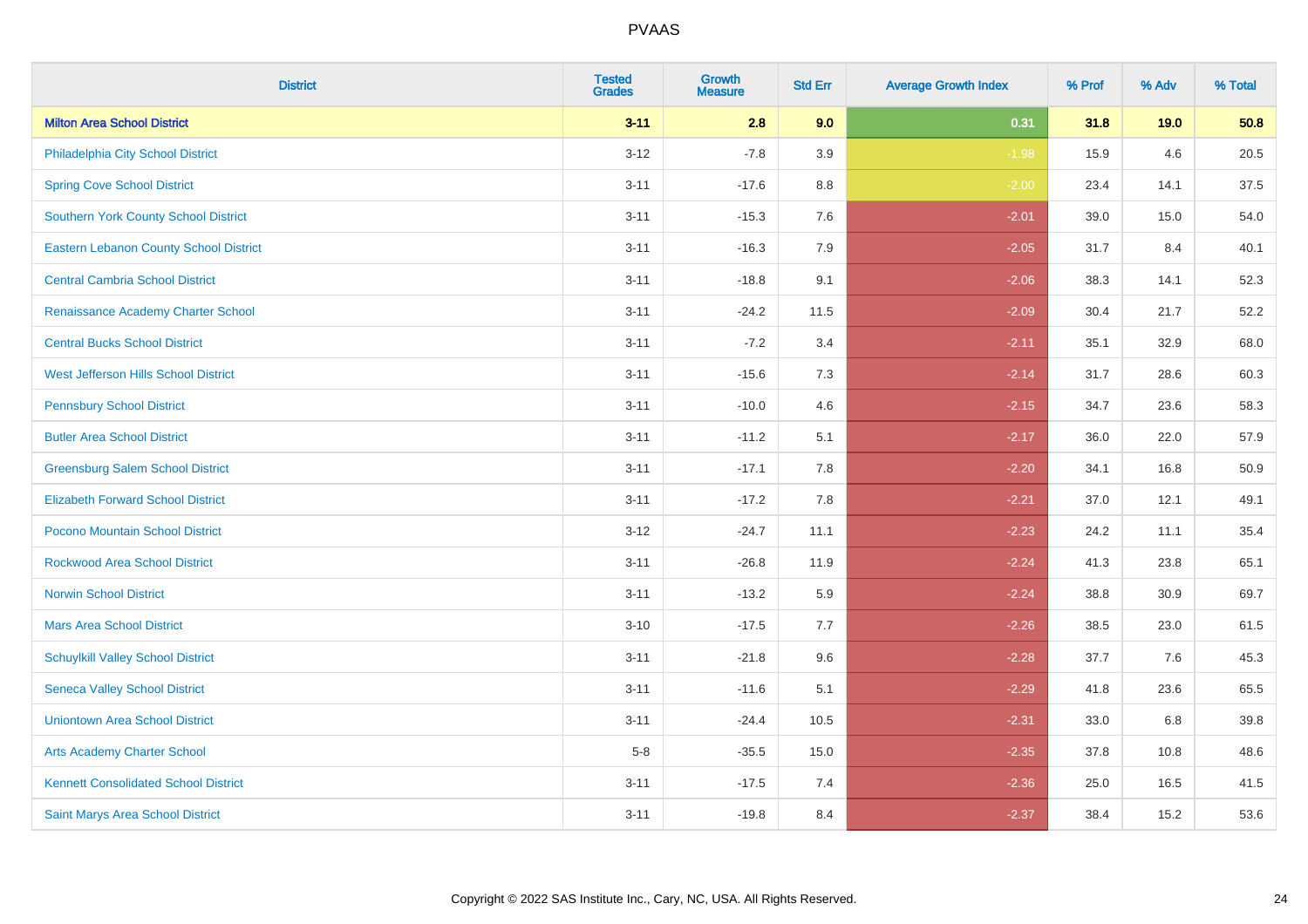| <b>District</b>                                | <b>Tested</b><br><b>Grades</b> | <b>Growth</b><br><b>Measure</b> | <b>Std Err</b> | <b>Average Growth Index</b> | % Prof | % Adv | % Total |
|------------------------------------------------|--------------------------------|---------------------------------|----------------|-----------------------------|--------|-------|---------|
| <b>Milton Area School District</b>             | $3 - 11$                       | 2.8                             | 9.0            | 0.31                        | 31.8   | 19.0  | 50.8    |
| <b>Garnet Valley School District</b>           | $3 - 10$                       | $-16.4$                         | 6.8            | $-2.40$                     | 42.1   | 31.2  | 73.3    |
| <b>Blairsville-Saltsburg School District</b>   | $3 - 11$                       | $-25.9$                         | 10.6           | $-2.43$                     | 37.6   | 17.6  | 55.3    |
| South Fayette Township School District         | $3 - 11$                       | $-15.7$                         | 6.4            | $-2.44$                     | 41.4   | 38.8  | 80.2    |
| <b>Marple Newtown School District</b>          | $3 - 11$                       | $-19.8$                         | 8.1            | $-2.44$                     | 44.6   | 20.5  | 65.1    |
| <b>Moon Area School District</b>               | $3 - 11$                       | $-15.9$                         | 6.5            | $-2.45$                     | 36.4   | 28.3  | 64.7    |
| <b>Burrell School District</b>                 | $3 - 11$                       | $-30.6$                         | 12.3           | $-2.48$                     | 27.6   | 12.1  | 39.7    |
| <b>Conemaugh Township Area School District</b> | $3 - 12$                       | $-28.5$                         | 11.2           | $-2.53$                     | 34.2   | 24.7  | 58.9    |
| Philipsburg-Osceola Area School District       | $3 - 11$                       | $-26.1$                         | 10.2           | $-2.56$                     | 32.3   | 11.5  | 43.8    |
| <b>Phoenixville Area School District</b>       | $3 - 11$                       | $-19.7$                         | 7.6            | $-2.57$                     | 33.2   | 25.8  | 59.0    |
| <b>Roberto Clemente Charter School</b>         | $3 - 12$                       | $-36.7$                         | 14.1           | $-2.60$                     | 9.8    | 0.0   | 9.8     |
| <b>Ellwood City Area School District</b>       | $3 - 11$                       | $-24.8$                         | 9.5            | $-2.60$                     | 32.1   | 11.9  | 44.0    |
| <b>Lakeview School District</b>                | $3 - 11$                       | $-32.0$                         | 12.1           | $-2.64$                     | 34.4   | 19.7  | 54.1    |
| <b>Plum Borough School District</b>            | $3 - 11$                       | $-21.2$                         | 7.8            | $-2.70$                     | 38.4   | 23.8  | 62.2    |
| <b>Ridley School District</b>                  | $3 - 12$                       | $-17.3$                         | 6.4            | $-2.70$                     | 24.9   | 11.4  | 36.3    |
| Philadelphia Academy Charter School            | $3 - 11$                       | $-34.5$                         | 12.7           | $-2.71$                     | 32.1   | 18.9  | 50.9    |
| <b>Moniteau School District</b>                | $3 - 11$                       | $-30.7$                         | 11.1           | $-2.76$                     | 30.1   | 15.1  | 45.2    |
| <b>Susquehanna Community School District</b>   | $3 - 11$                       | $-36.7$                         | 13.2           | $-2.77$                     | 30.6   | 4.1   | 34.7    |
| <b>Dallastown Area School District</b>         | $3 - 11$                       | $-16.9$                         | 6.1            | $-2.78$                     | 34.0   | 21.1  | 55.0    |
| <b>Pleasant Valley School District</b>         | $3 - 11$                       | $-23.8$                         | 8.4            | $-2.81$                     | 34.6   | 11.1  | 45.8    |
| Meyersdale Area School District                | $3 - 11$                       | $-36.3$                         | 12.8           | $-2.85$                     | 32.2   | 17.0  | 49.2    |
| <b>Ligonier Valley School District</b>         | $3 - 11$                       | $-29.6$                         | 10.3           | $-2.86$                     | 33.7   | 10.2  | 43.9    |
| <b>Springfield School District</b>             | $3 - 11$                       | $-18.4$                         | 6.4            | $-2.87$                     | 39.2   | 28.0  | 67.2    |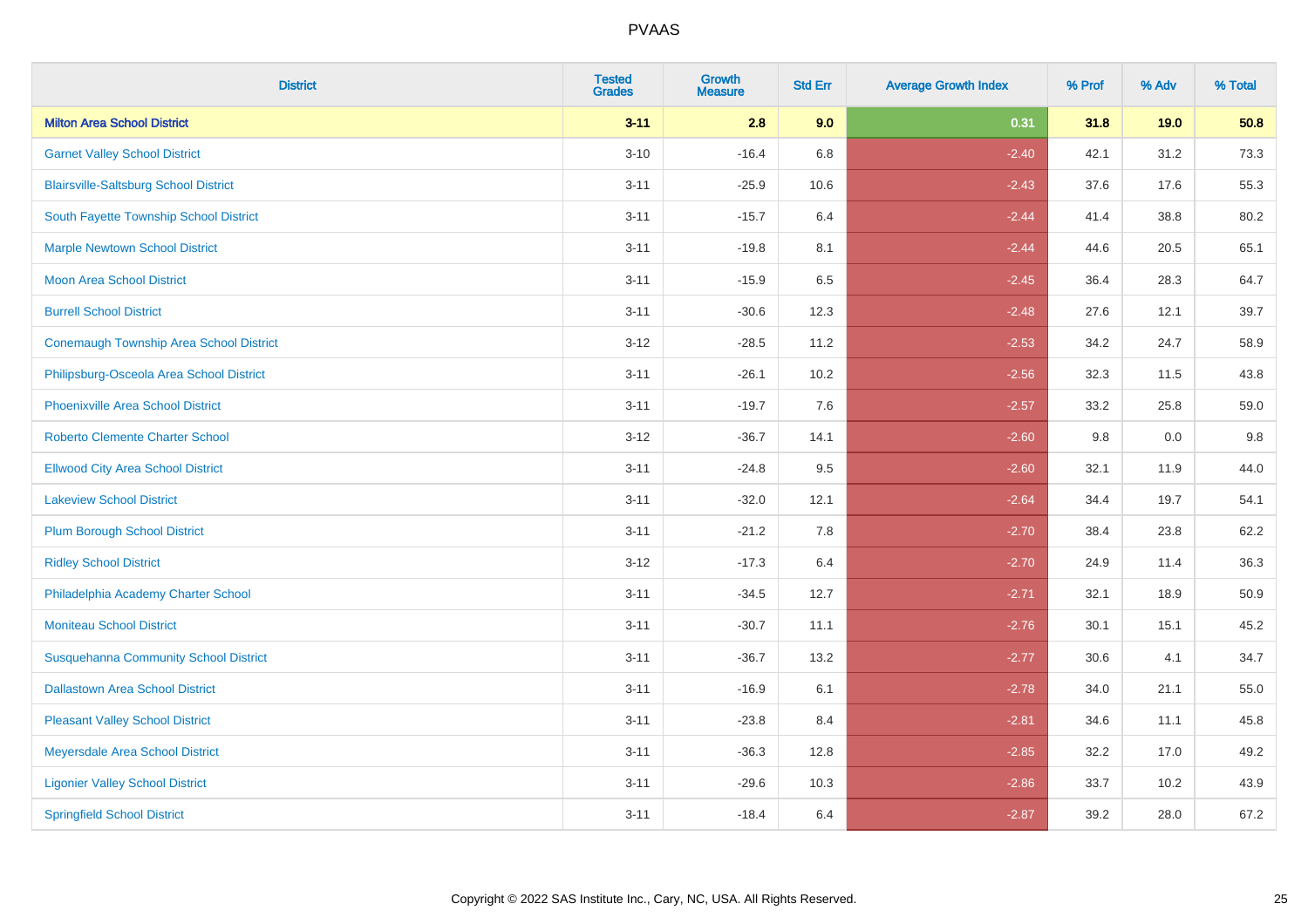| <b>District</b>                             | <b>Tested</b><br><b>Grades</b> | Growth<br><b>Measure</b> | <b>Std Err</b> | <b>Average Growth Index</b> | % Prof | % Adv | % Total |
|---------------------------------------------|--------------------------------|--------------------------|----------------|-----------------------------|--------|-------|---------|
| <b>Milton Area School District</b>          | $3 - 11$                       | 2.8                      | 9.0            | 0.31                        | 31.8   | 19.0  | 50.8    |
| <b>Shamokin Area School District</b>        | $3 - 11$                       | $-24.5$                  | 8.4            | $-2.90$                     | 21.0   | 8.3   | 29.3    |
| South Side Area School District             | $3 - 11$                       | $-33.6$                  | 11.6           | $-2.90$                     | 38.6   | 17.1  | 55.7    |
| <b>Hopewell Area School District</b>        | $3 - 11$                       | $-27.7$                  | 9.4            | $-2.94$                     | 31.9   | 14.3  | 46.2    |
| <b>Columbia Borough School District</b>     | $3 - 12$                       | $-33.9$                  | 11.4           | $-2.98$                     | 13.3   | 5.3   | 18.7    |
| East Stroudsburg Area School District       | $3 - 11$                       | $-26.2$                  | 8.7            | $-3.02$                     | 20.5   | 13.0  | 33.5    |
| Morrisville Borough School District         | $3 - 11$                       | $-44.8$                  | 14.6           | $-3.06$                     | 11.6   | 2.3   | 14.0    |
| <b>Riverview School District</b>            | $3 - 11$                       | $-34.6$                  | 11.3           | $-3.06$                     | 24.4   | 21.8  | 46.2    |
| <b>Dunmore School District</b>              | $3 - 11$                       | $-33.8$                  | 10.9           | $-3.08$                     | 26.8   | 11.0  | 37.8    |
| <b>Altoona Area School District</b>         | $3-12$                         | $-16.1$                  | 5.1            | $-3.14$                     | 29.5   | 14.2  | 43.8    |
| <b>East Lycoming School District</b>        | $3 - 11$                       | $-29.2$                  | 9.1            | $-3.20$                     | 38.5   | 24.6  | 63.1    |
| <b>North Hills School District</b>          | $3 - 11$                       | $-20.1$                  | 6.3            | $-3.21$                     | 31.4   | 31.1  | 62.5    |
| <b>Quakertown Community School District</b> | $3 - 12$                       | $-18.5$                  | 5.7            | $-3.24$                     | 35.1   | 22.4  | 57.5    |
| <b>Corry Area School District</b>           | $3 - 11$                       | $-28.4$                  | 8.4            | $-3.35$                     | 27.0   | 16.2  | 43.2    |
| <b>Northwestern School District</b>         | $3 - 11$                       | $-32.4$                  | 9.6            | $-3.35$                     | 31.8   | 13.6  | 45.4    |
| <b>Harbor Creek School District</b>         | $3 - 11$                       | $-27.8$                  | 8.3            | $-3.36$                     | 42.9   | 22.7  | 65.6    |
| <b>Titusville Area School District</b>      | $3 - 11$                       | $-29.4$                  | 8.7            | $-3.38$                     | 27.9   | 8.8   | 36.8    |
| <b>Frazier School District</b>              | $3 - 11$                       | $-45.6$                  | 13.1           | $-3.46$                     | 27.1   | 10.4  | 37.5    |
| New Kensington-Arnold School District       | $3 - 11$                       | $-36.8$                  | 10.6           | $-3.48$                     | 22.2   | 1.1   | 23.3    |
| <b>Cheltenham School District</b>           | $3 - 11$                       | $-36.7$                  | 10.4           | $-3.53$                     | 30.8   | 11.0  | 41.8    |
| <b>West Middlesex Area School District</b>  | $3 - 10$                       | $-49.5$                  | 13.9           | $-3.55$                     | 32.5   | 12.5  | 45.0    |
| <b>Hollidaysburg Area School District</b>   | $3 - 11$                       | $-24.9$                  | 6.9            | $-3.60$                     | 31.1   | 24.0  | 55.1    |
| <b>Wilkes-Barre Area School District</b>    | $3 - 11$                       | $-30.8$                  | 8.5            | $-3.62$                     | 24.2   | 4.5   | 28.7    |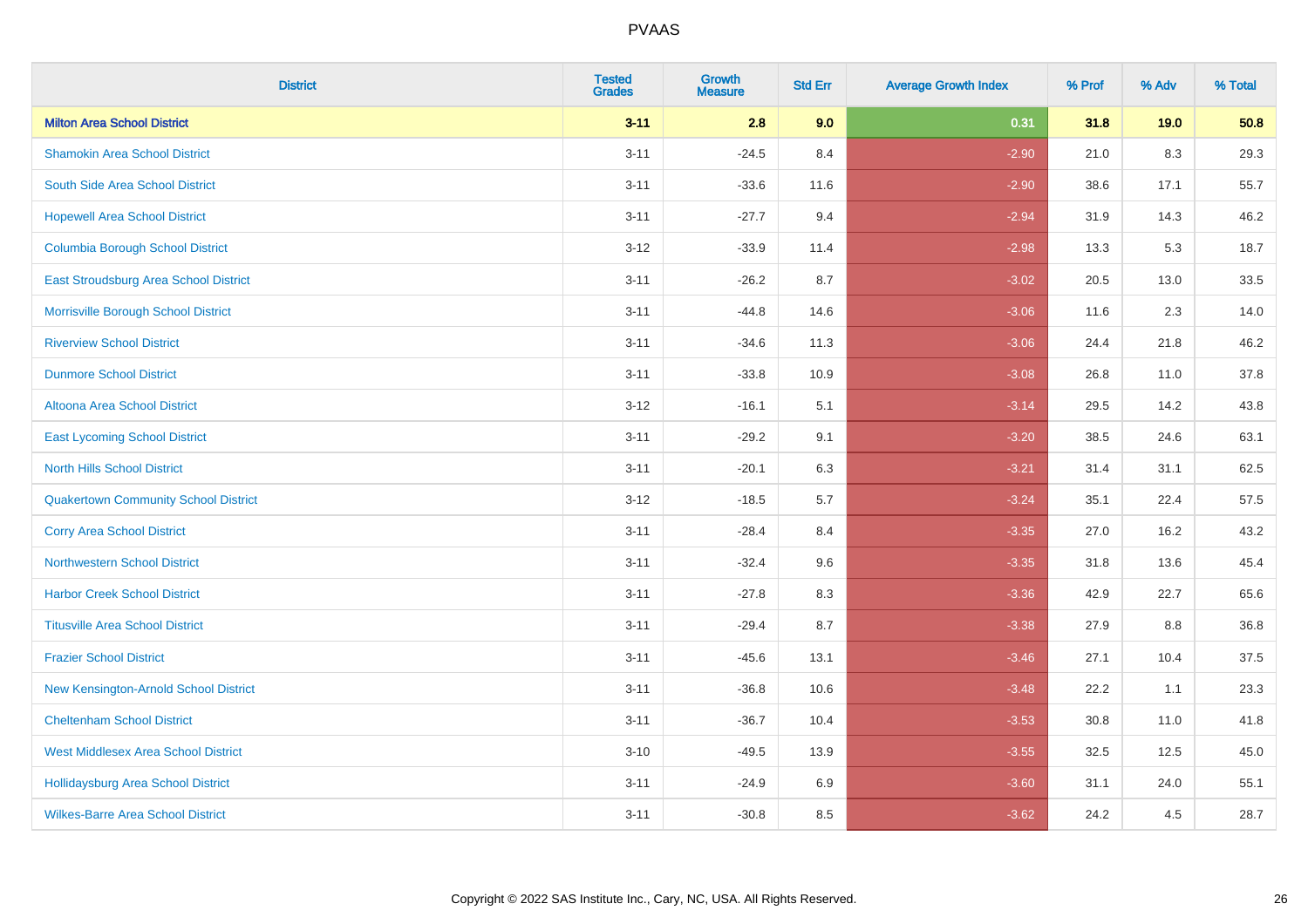| <b>District</b>                                  | <b>Tested</b><br><b>Grades</b> | Growth<br><b>Measure</b> | <b>Std Err</b> | <b>Average Growth Index</b> | % Prof | % Adv | % Total |
|--------------------------------------------------|--------------------------------|--------------------------|----------------|-----------------------------|--------|-------|---------|
| <b>Milton Area School District</b>               | $3 - 11$                       | 2.8                      | 9.0            | 0.31                        | 31.8   | 19.0  | 50.8    |
| <b>New Brighton Area School District</b>         | $3 - 11$                       | $-35.4$                  | 9.7            | $-3.63$                     | 24.3   | 9.7   | 34.0    |
| <b>Waynesboro Area School District</b>           | $3 - 12$                       | $-23.0$                  | 6.3            | $-3.65$                     | 28.6   | 21.6  | 50.2    |
| <b>Mcguffey School District</b>                  | $3 - 11$                       | $-33.0$                  | 8.9            | $-3.70$                     | 25.2   | 9.8   | 35.0    |
| <b>Western Wayne School District</b>             | $3 - 11$                       | $-39.2$                  | 10.5           | $-3.73$                     | 29.8   | 10.6  | 40.4    |
| Octorara Area School District                    | $3 - 11$                       | $-35.8$                  | 9.3            | $-3.83$                     | 24.8   | 12.8  | 37.6    |
| <b>Propel Charter School-Mckeesport</b>          | $3 - 8$                        | $-55.4$                  | 14.4           | $-3.84$                     | 21.6   | 2.7   | 24.3    |
| <b>Ridgway Area School District</b>              | $3 - 11$                       | $-48.5$                  | 12.4           | $-3.90$                     | 36.1   | 18.0  | 54.1    |
| <b>Curwensville Area School District</b>         | $3 - 11$                       | $-44.2$                  | 11.3           | $-3.91$                     | 48.6   | 11.4  | 60.0    |
| <b>Shenandoah Valley School District</b>         | $3 - 11$                       | $-50.6$                  | 12.8           | $-3.94$                     | 21.0   | 3.5   | 24.6    |
| Maritime Academy Charter School                  | $3 - 10$                       | $-42.1$                  | 10.6           | $-3.98$                     | 17.0   | 1.1   | 18.2    |
| <b>Valley View School District</b>               | $3 - 11$                       | $-47.5$                  | 11.8           | $-4.02$                     | 31.2   | 14.1  | 45.3    |
| Community Academy Of Philadelphia Charter School | $3 - 11$                       | $-52.5$                  | 12.9           | $-4.07$                     | 12.0   | 0.0   | 12.0    |
| Lehigh Valley Academy Regional Charter School    | $3 - 11$                       | $-39.8$                  | 9.7            | $-4.08$                     | 33.6   | 4.8   | 38.5    |
| <b>Somerset Area School District</b>             | $3 - 11$                       | $-36.8$                  | 8.9            | $-4.12$                     | 35.0   | 21.0  | 55.9    |
| <b>Trinity Area School District</b>              | $3 - 11$                       | $-28.0$                  | 6.7            | $-4.18$                     | 33.3   | 22.0  | 55.3    |
| <b>Dallas School District</b>                    | $3 - 11$                       | $-38.6$                  | 9.2            | $-4.19$                     | 29.9   | 34.2  | 64.1    |
| <b>Penn-Delco School District</b>                | $3 - 11$                       | $-31.9$                  | 7.5            | $-4.25$                     | 25.4   | 11.9  | 37.3    |
| <b>Hempfield Area School District</b>            | $3 - 12$                       | $-23.0$                  | 5.4            | $-4.26$                     | 37.9   | 19.6  | 57.4    |
| <b>Williamsport Area School District</b>         | $3 - 11$                       | $-25.7$                  | 6.0            | $-4.28$                     | 23.2   | 8.4   | 31.6    |
| <b>Bristol Township School District</b>          | $3 - 11$                       | $-28.0$                  | 6.5            | $-4.34$                     | 17.5   | 5.6   | 23.2    |
| <b>Neshannock Township School District</b>       | $3 - 10$                       | $-47.9$                  | 10.9           | $-4.40$                     | 42.9   | 16.9  | 59.7    |
| <b>Interboro School District</b>                 | $3 - 12$                       | $-33.5$                  | 7.6            | $-4.40$                     | 31.2   | 10.0  | 41.3    |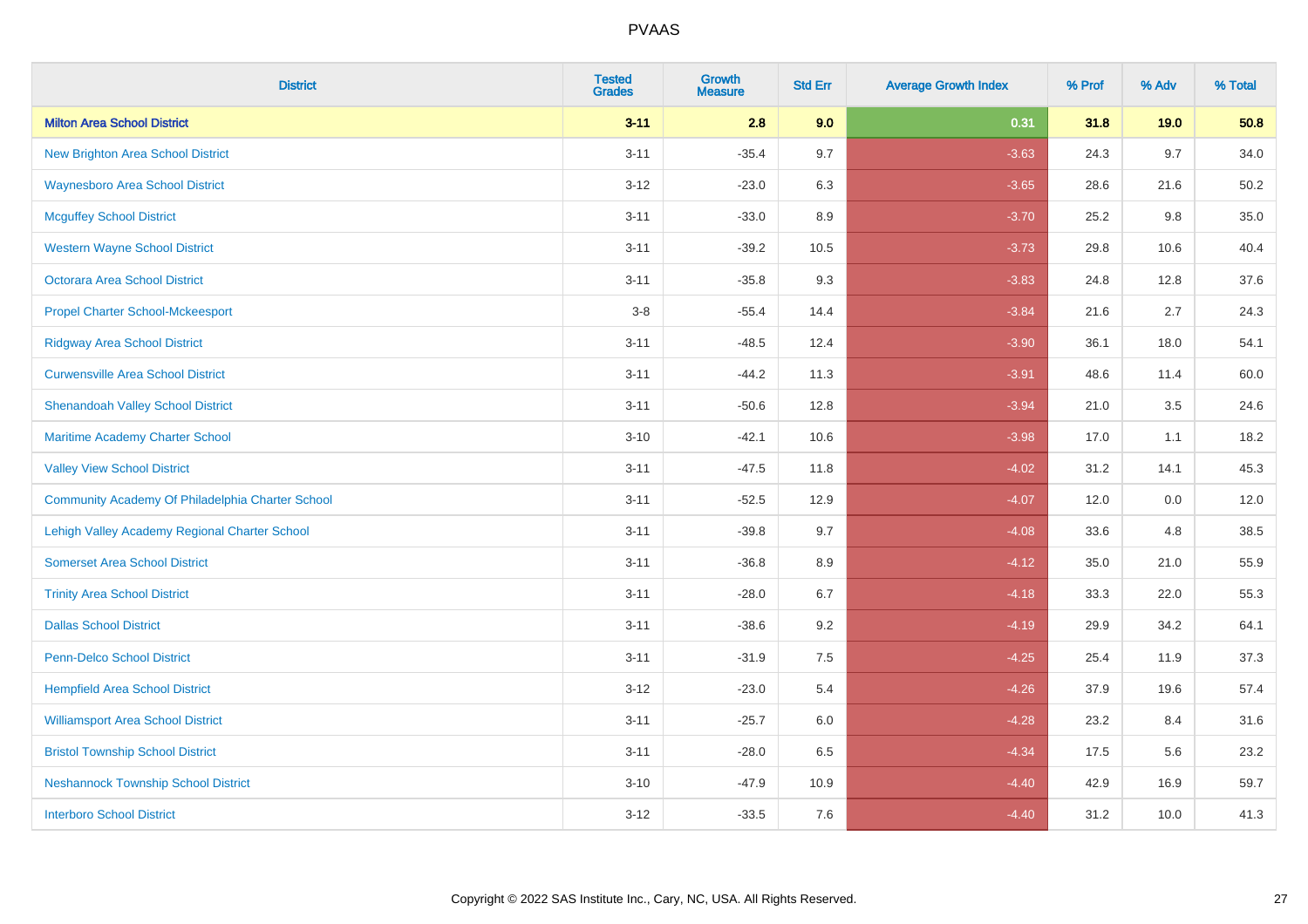| <b>District</b>                            | <b>Tested</b><br><b>Grades</b> | <b>Growth</b><br><b>Measure</b> | <b>Std Err</b> | <b>Average Growth Index</b> | % Prof | % Adv | % Total |
|--------------------------------------------|--------------------------------|---------------------------------|----------------|-----------------------------|--------|-------|---------|
| <b>Milton Area School District</b>         | $3 - 11$                       | 2.8                             | 9.0            | 0.31                        | 31.8   | 19.0  | 50.8    |
| <b>Baldwin-Whitehall School District</b>   | $3 - 11$                       | $-30.4$                         | 6.9            | $-4.41$                     | 32.4   | 13.4  | 45.8    |
| <b>Owen J Roberts School District</b>      | $3 - 11$                       | $-28.8$                         | 6.3            | $-4.56$                     | 41.4   | 29.6  | 71.1    |
| <b>Boyertown Area School District</b>      | $3 - 11$                       | $-32.6$                         | 7.0            | $-4.66$                     | 32.6   | 21.9  | 54.5    |
| <b>Blackhawk School District</b>           | $3 - 11$                       | $-36.6$                         | 7.8            | $-4.67$                     | 35.0   | 10.7  | 45.8    |
| Shippensburg Area School District          | $3 - 11$                       | $-32.5$                         | 6.7            | $-4.84$                     | 32.0   | 15.4  | 47.4    |
| <b>Oxford Area School District</b>         | $3 - 11$                       | $-36.8$                         | $7.5\,$        | $-4.89$                     | 23.1   | 12.3  | 35.4    |
| <b>Beaver Area School District</b>         | $3 - 10$                       | $-47.8$                         | 9.6            | $-4.96$                     | 35.1   | 27.0  | 62.2    |
| <b>West York Area School District</b>      | $3 - 12$                       | $-39.0$                         | 7.7            | $-5.06$                     | 29.0   | 14.2  | 43.2    |
| <b>Southeastern Greene School District</b> | $3 - 10$                       | $-72.8$                         | 14.3           | $-5.08$                     | 32.6   | 11.6  | 44.2    |
| <b>Elizabethtown Area School District</b>  | $3 - 12$                       | $-37.0$                         | $7.2\,$        | $-5.12$                     | 27.8   | 23.1  | 50.9    |
| <b>Neshaminy School District</b>           | $3 - 11$                       | $-26.1$                         | 4.9            | $-5.32$                     | 29.8   | 15.8  | 45.6    |
| <b>Pittsburgh School District</b>          | $3 - 11$                       | $-19.1$                         | 3.5            | $-5.38$                     | 18.7   | 9.2   | 27.8    |
| <b>Manheim Township School District</b>    | $3 - 12$                       | $-32.8$                         | $6.0\,$        | $-5.43$                     | 31.6   | 24.5  | 56.0    |
| <b>Keystone Oaks School District</b>       | $3 - 11$                       | $-52.2$                         | 9.4            | $-5.52$                     | 32.5   | 14.9  | 47.4    |
| <b>Abington School District</b>            | $3 - 10$                       | $-35.3$                         | 6.3            | $-5.56$                     | 29.6   | 22.9  | 52.5    |
| <b>MaST Community Charter School</b>       | $3 - 10$                       | $-55.3$                         | 9.7            | $-5.70$                     | 37.9   | 17.5  | 55.3    |
| <b>Lancaster School District</b>           | $3 - 12$                       | $-31.7$                         | $5.2\,$        | $-6.04$                     | 11.5   | 4.7   | 16.2    |
| <b>New Castle Area School District</b>     | $3 - 12$                       | $-46.2$                         | 7.6            | $-6.07$                     | 16.4   | 7.2   | 23.6    |
| <b>Council Rock School District</b>        | $3 - 11$                       | $-27.7$                         | 4.2            | $-6.59$                     | 38.3   | 25.0  | 63.3    |
| <b>Laurel Highlands School District</b>    | $3 - 11$                       | $-53.2$                         | 8.1            | $-6.59$                     | 21.7   | 12.4  | 34.2    |
| <b>Southmoreland School District</b>       | $3 - 11$                       | $-69.9$                         | 9.7            | $-7.22$                     | 40.0   | 6.7   | 46.7    |
| <b>West Mifflin Area School District</b>   | $3 - 12$                       | $-60.3$                         | 8.3            | $-7.25$                     | 19.5   | 5.4   | 24.8    |